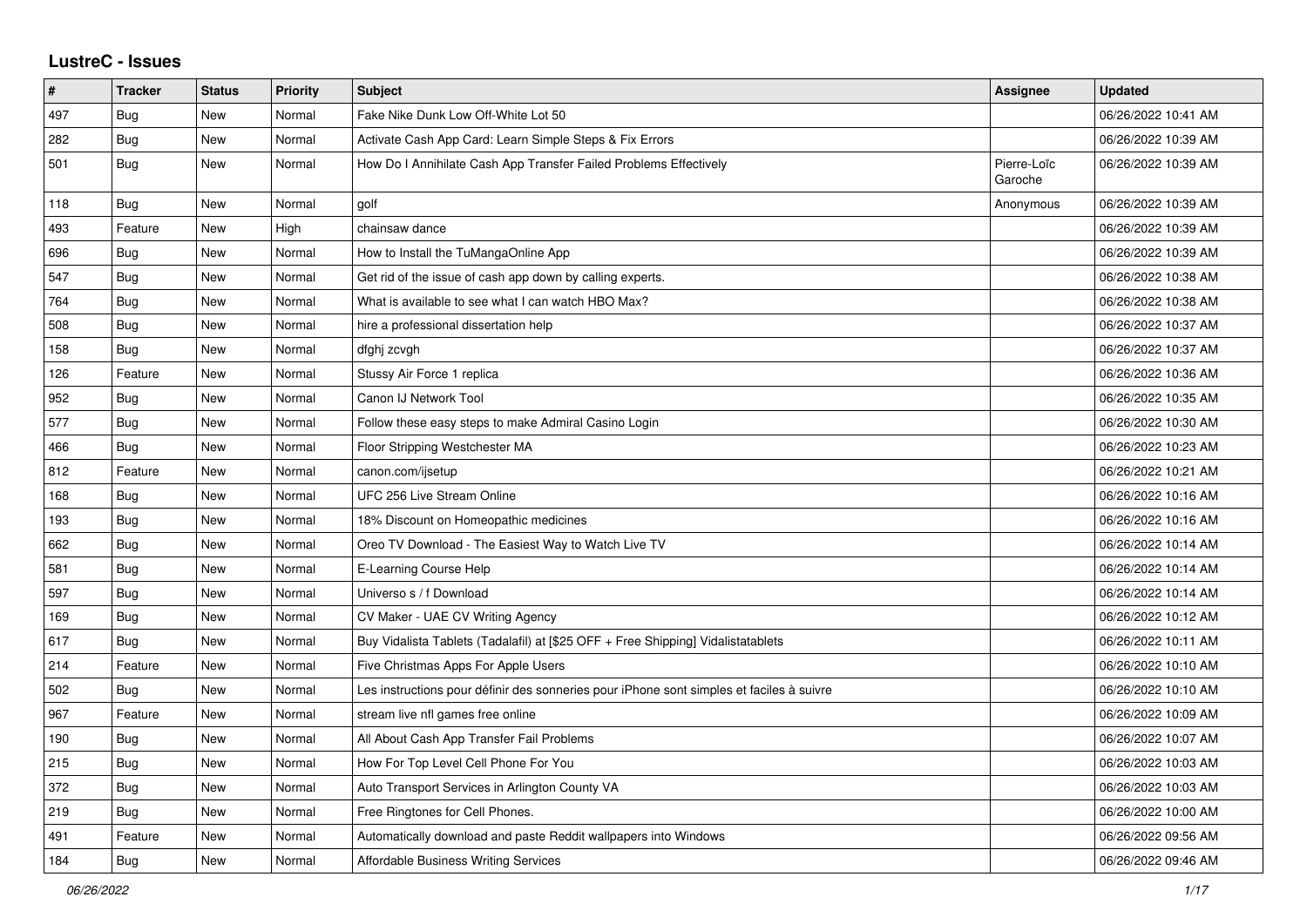| $\sharp$ | <b>Tracker</b> | <b>Status</b> | <b>Priority</b> | Subject                                                                                                                                                  | <b>Assignee</b>      | <b>Updated</b>      |
|----------|----------------|---------------|-----------------|----------------------------------------------------------------------------------------------------------------------------------------------------------|----------------------|---------------------|
| 642      | <b>Bug</b>     | New           | Normal          | thong tin thoi tiet ngay hom nay                                                                                                                         |                      | 06/26/2022 09:45 AM |
| 345      | Bug            | New           | Normal          | Stain Protection Services in Chesapeake VA                                                                                                               |                      | 06/26/2022 09:43 AM |
| 993      | Bug            | New           | Normal          | IO Games Free Online                                                                                                                                     |                      | 06/26/2022 09:41 AM |
| 380      | Bug            | New           | Normal          | Moving Services in McLean VA                                                                                                                             |                      | 06/26/2022 09:40 AM |
| 652      | Bug            | New           | Normal          | Sesame Health Benefits                                                                                                                                   |                      | 06/26/2022 09:38 AM |
| 218      | Bug            | New           | Normal          | Popular Educational trends                                                                                                                               |                      | 06/26/2022 09:33 AM |
| 289      | Bug            | New           | Normal          | Recover Yahoo Mail Forgotten Password - Explore Kanata Chinese                                                                                           |                      | 06/26/2022 09:32 AM |
| 257      | <b>Bug</b>     | New           | Normal          | Best latte machines                                                                                                                                      |                      | 06/26/2022 09:30 AM |
| 400      | Bug            | New           | Normal          | Office Moving Services in Potomac MD                                                                                                                     |                      | 06/26/2022 09:28 AM |
| 799      | <b>Bug</b>     | New           | Normal          | Who Is an ETL Engineer                                                                                                                                   |                      | 06/26/2022 09:27 AM |
| 181      | <b>Bug</b>     | New           | Normal          | <b>Healthcare Custom Writing Services</b>                                                                                                                |                      | 06/26/2022 09:26 AM |
| 989      | Bug            | New           | Normal          | Barewoods Wax Cigar                                                                                                                                      |                      | 06/26/2022 09:19 AM |
| 494      | Bug            | New           | Normal          | <b>Buy Discussion Post</b>                                                                                                                               |                      | 06/26/2022 09:18 AM |
| 333      | Bug            | New           | Normal          | Mold Removal Services in Norfolk VA                                                                                                                      |                      | 06/26/2022 09:18 AM |
| 1111     | <b>Bug</b>     | New           | Normal          | LOLBeans is a fun battle royale game where you race with other players while avoiding obstacles. Reach the end<br>of the course in competitive gameplay! |                      | 06/26/2022 09:17 AM |
| 205      | <b>Bug</b>     | <b>New</b>    | Low             | Mens Designer Glasses                                                                                                                                    |                      | 06/26/2022 09:17 AM |
| 167      | Bug            | New           | Normal          | instant loan without documents                                                                                                                           | Anonymous            | 06/26/2022 09:16 AM |
| 504      | <b>Bug</b>     | New           | Normal          | A beginner should always look for online Java assignment help!                                                                                           |                      | 06/26/2022 09:15 AM |
| 246      | Bug            | New           | Normal          | The Beast App                                                                                                                                            |                      | 06/26/2022 09:15 AM |
| 706      | Bug            | New           | Normal          | How Can You Cancel A Cash App Payment Without Any Prior Information?                                                                                     |                      | 06/26/2022 09:13 AM |
| 770      | <b>Bug</b>     | New           | Normal          | Canon IJ Network Tool                                                                                                                                    |                      | 06/26/2022 09:12 AM |
| 1109     | Feature        | New           | Normal          | Six Guns Mod Apk Answers Your Questions                                                                                                                  | Christophe<br>Garion | 06/26/2022 09:12 AM |
| 613      | Bug            | <b>New</b>    | Normal          | Buy Aspadol 100mg Tab Online in US, UK, AU   Erospharmacy                                                                                                |                      | 06/26/2022 09:10 AM |
| 142      | Feature        | <b>New</b>    | Normal          | About ashimary hair                                                                                                                                      |                      | 06/26/2022 09:07 AM |
| 488      | <b>Bug</b>     | New           | Normal          | Quick solution to solve cash app dispute by the technical team                                                                                           |                      | 06/26/2022 09:05 AM |
| 536      | <b>Bug</b>     | New           | Normal          | How to check the balance on the cash app card                                                                                                            | Hamza<br>Bourbouh    | 06/26/2022 08:51 AM |
| 115      | <b>Bug</b>     | New           | Normal          | NFL LIVE STREAM                                                                                                                                          |                      | 06/26/2022 08:48 AM |
| 958      | <b>Bug</b>     | New           | Normal          | Avail Cash app support service to know Sutton bank cash app number                                                                                       |                      | 06/26/2022 08:46 AM |
| 490      | <b>Bug</b>     | New           | Normal          | Unlock cash app account by getting quick solutions from the technical executives                                                                         |                      | 06/26/2022 08:44 AM |
| 505      | <b>Bug</b>     | New           | Normal          | www.trendmicro.com/activate                                                                                                                              |                      | 06/26/2022 08:44 AM |
| 658      | <b>Bug</b>     | New           | Normal          | Watermelon Nutrition Facts And Health Benefits                                                                                                           |                      | 06/26/2022 08:33 AM |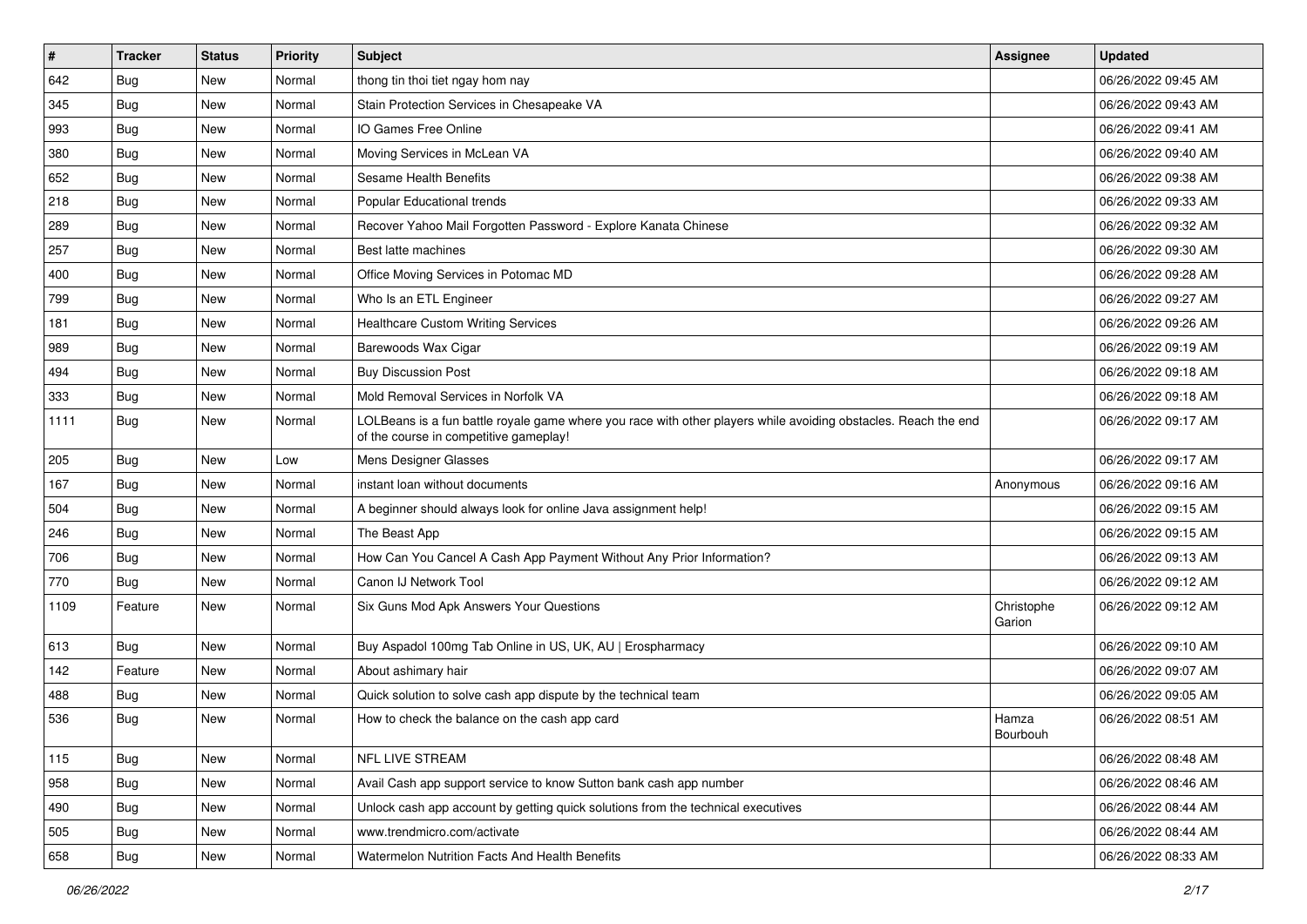| $\vert$ # | <b>Tracker</b> | <b>Status</b> | Priority | <b>Subject</b>                                                                         | Assignee               | <b>Updated</b>      |
|-----------|----------------|---------------|----------|----------------------------------------------------------------------------------------|------------------------|---------------------|
| 336       | <b>Bug</b>     | New           | Normal   | Tile & Grout Cleaning Services in Norfolk VA                                           |                        | 06/26/2022 08:33 AM |
| 578       | Feature        | New           | High     | Derrick Gore                                                                           | Pierre-Loïc<br>Garoche | 06/26/2022 08:32 AM |
| 984       | Bug            | New           | Normal   | How to disable, permanently delete Twitter account on phone, PC                        |                        | 06/26/2022 08:28 AM |
| 292       | Bug            | New           | Normal   | Venmo to Cash App Transfer Of Money- Explore Here                                      |                        | 06/26/2022 08:26 AM |
| 531       | Bug            | New           | Normal   | Cheap Assignment Writing Service UK                                                    | Anonymous              | 06/26/2022 08:23 AM |
| 267       | <b>Bug</b>     | New           | Normal   | How To Use Internet Radio Services To Listen To Your Favorite Songs                    |                        | 06/26/2022 08:21 AM |
| 157       | <b>Bug</b>     | New           | Normal   | Forget cash app pin                                                                    |                        | 06/26/2022 08:21 AM |
| 747       | <b>Bug</b>     | New           | Normal   | How to Install Tyflex Plus on Your Android Device                                      |                        | 06/26/2022 08:16 AM |
| 551       | Bug            | New           | Normal   | Why Do Students Need Online Best Dissertation Writing Services?                        |                        | 06/26/2022 08:15 AM |
| 209       | Bug            | New           | Normal   | Neglect to access old Cash App account considering message notice issue? Contact help. |                        | 06/26/2022 08:06 AM |
| 216       | Feature        | New           | High     | Barry Keoghan                                                                          | Pierre-Loïc<br>Garoche | 06/26/2022 08:04 AM |
| 874       | Bug            | New           | Normal   | Cómo descargar Minecraft Apk                                                           |                        | 06/26/2022 08:01 AM |
| 767       | Bug            | New           | Normal   | apkmod                                                                                 |                        | 06/26/2022 07:59 AM |
| 963       | Feature        | New           | Normal   | Why I am not getting cool cash app card designs- call experts                          |                        | 06/26/2022 07:52 AM |
| 570       | <b>Bug</b>     | New           | Normal   | What is Sutton bank cash app customer service phone number?                            | Pierre-Loïc<br>Garoche | 06/26/2022 07:49 AM |
| 159       | <b>Bug</b>     | New           | Normal   | xfguih njgkh                                                                           |                        | 06/26/2022 07:47 AM |
| 487       | <b>Bug</b>     | New           | Normal   | Cheap Fake Dunks                                                                       |                        | 06/26/2022 07:44 AM |
| 1102      | Bug            | New           | Normal   | Charlottesville Travel Guide?                                                          |                        | 06/26/2022 07:44 AM |
| 120       | <b>Bug</b>     | New           | Normal   | ghfjtkx                                                                                | Pierre-Loïc<br>Garoche | 06/26/2022 07:42 AM |
| 517       | i Bug          | New           | Normal   | Proficient tips to take help of cash app support professionals:                        |                        | 06/26/2022 07:34 AM |
| 475       | <b>Bug</b>     | New           | Normal   | Floor Cleaning Arlington MA                                                            |                        | 06/26/2022 07:33 AM |
| 258       | Bug            | New           | Normal   | Fake Nike Dunk High AMBUSH Deep Royal                                                  |                        | 06/26/2022 07:33 AM |
| 1077      | Bug            | New           | Normal   | Les excellentes façons d'utiliser ces images                                           |                        | 06/26/2022 07:29 AM |
| 498       | Bug            | New           | Normal   | Téléchargeur SoundCloud : SoundCloud en Mp3                                            | Christophe<br>Garion   | 06/26/2022 07:29 AM |
| 492       | <b>Bug</b>     | New           | Normal   | HD Streamz MOD APK v3.5.5 (Keine Werbung)                                              |                        | 06/26/2022 07:29 AM |
| 506       | <b>Bug</b>     | New           | Normal   | www.trendmicro.com/activate                                                            |                        | 06/26/2022 07:28 AM |
| 573       | <b>Bug</b>     | New           | Normal   | Experimente lo mejor en la aplicación Apk de juegos gratis                             |                        | 06/26/2022 07:28 AM |
| 153       | <b>Bug</b>     | New           | Normal   | urgent loan online                                                                     | Christophe<br>Garion   | 06/26/2022 07:22 AM |
| 964       | <b>Bug</b>     | New           | Normal   | Can I Fix Cash App Transfer Failed Issues By Adding Sufficient Funds?                  |                        | 06/26/2022 07:21 AM |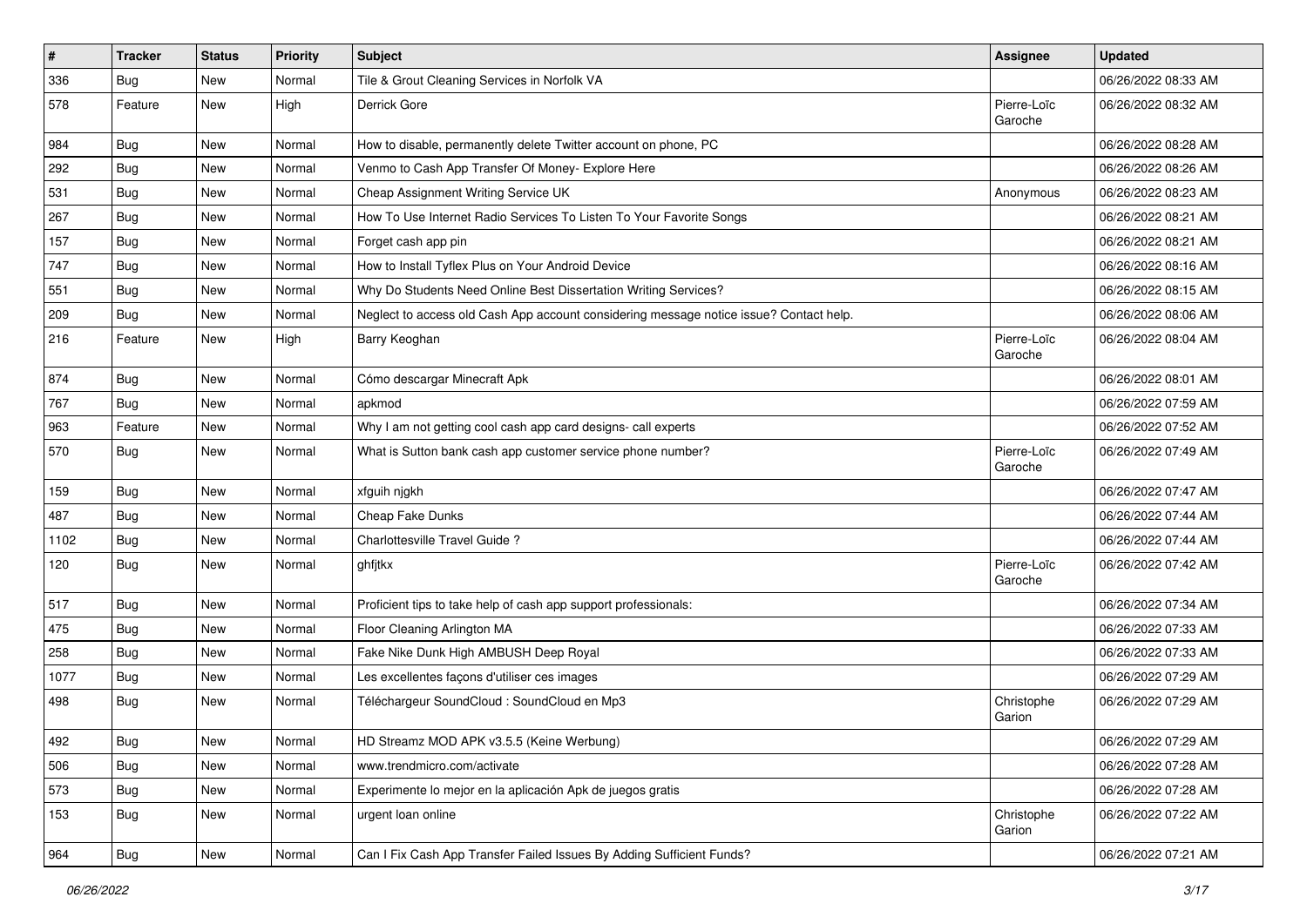| $\vert$ # | <b>Tracker</b> | <b>Status</b> | <b>Priority</b> | <b>Subject</b>                                                               | Assignee               | <b>Updated</b>      |
|-----------|----------------|---------------|-----------------|------------------------------------------------------------------------------|------------------------|---------------------|
| 132       | <b>Bug</b>     | New           | Normal          | concrete-everything                                                          |                        | 06/26/2022 07:20 AM |
| 771       | <b>Bug</b>     | New           | Normal          | united airlines baggage policy                                               |                        | 06/26/2022 07:19 AM |
| 960       | Feature        | New           | Normal          | Zooming Instagram Picture In Full HD                                         | Pierre-Loïc<br>Garoche | 06/26/2022 07:18 AM |
| 175       | Feature        | New           | Normal          | All About Cash App Transfer Fail Problems                                    |                        | 06/26/2022 07:18 AM |
| 644       | Bug            | New           | Normal          | <b>TeaTV App Review</b>                                                      |                        | 06/26/2022 07:17 AM |
| 682       | Bug            | New           | Normal          | Does Facebook customer service live chat allow to speak with someone?        |                        | 06/26/2022 07:17 AM |
| 264       | <b>Bug</b>     | <b>New</b>    | Normal          | We Buy Your Unwanted Car                                                     | Corentin<br>Lauverjat  | 06/26/2022 07:16 AM |
| 520       | <b>Bug</b>     | New           | Normal          | What Is The Major Role Of Cash.app/Help and Support Page?                    |                        | 06/26/2022 07:10 AM |
| 510       | Feature        | New           | Normal          | Fashion                                                                      | Anonymous              | 06/26/2022 07:10 AM |
| 200       | <b>Bug</b>     | New           | Normal          | uiopi[o                                                                      |                        | 06/26/2022 07:06 AM |
| 814       | <b>Bug</b>     | New           | Normal          | Stage Fright Cure                                                            | Pierre-Loïc<br>Garoche | 06/26/2022 07:04 AM |
| 1018      | Bug            | New           | Normal          | So erhalten Sie ein kostenloses Hörbuch                                      |                        | 06/26/2022 07:02 AM |
| 523       | <b>Bug</b>     | New           | Normal          | What Is The Right Google Account Recovery Aid To Regain Account Access?      | Pierre-Loïc<br>Garoche | 06/26/2022 06:58 AM |
| 275       | Bug            | New           | Normal          | Activate Cash App Card With Or Without QR - Step By Step Guide               | Pierre-Loïc<br>Garoche | 06/26/2022 06:55 AM |
| 279       | Bug            | New           | High            | What is an essential feature of an internal communications app?              |                        | 06/26/2022 06:50 AM |
| 628       | <b>Bug</b>     | New           | Normal          | CV reviewing services!                                                       |                        | 06/26/2022 06:49 AM |
| 269       | Bug            | New           | Normal          | Is there such a site for app design?                                         | Anonymous              | 06/26/2022 06:46 AM |
| 657       | <b>Bug</b>     | New           | Normal          | Coconut Nutrition Facts And Health Benefits                                  |                        | 06/26/2022 06:45 AM |
| 627       | Bug            | New           | Normal          | <b>HELO</b>                                                                  |                        | 06/26/2022 06:42 AM |
| 140       | Bug            | New           | Normal          | sugarbalanceusa                                                              |                        | 06/26/2022 06:36 AM |
| 638       | Bug            | New           | Normal          | Run 3 game                                                                   |                        | 06/26/2022 06:31 AM |
| 217       | Bug            | New           | Normal          | How this service matter most?                                                |                        | 06/26/2022 06:31 AM |
| 141       | Feature        | New           | Normal          | Something about jerry curly                                                  |                        | 06/26/2022 06:18 AM |
| 718       | <b>Bug</b>     | New           | High            | Solve Complex Accounting Assignments                                         | Hamza<br>Bourbouh      | 06/26/2022 06:17 AM |
| 728       | Bug            | New           | Normal          | Will Cash App refund money if scammed? Hitches With Optimum Ease             |                        | 06/26/2022 06:15 AM |
| 714       | Bug            | New           | Normal          | Cuevana 3 Premium - Enjoy Your Favorite Movies and TV Shows on Your Smart TV |                        | 06/26/2022 06:14 AM |
| 503       | Bug            | New           | Normal          | Youtube Premium Apk free download for Android                                |                        | 06/26/2022 06:14 AM |
| 567       | <b>Bug</b>     | New           | Normal          | Singapore assignment help                                                    |                        | 06/26/2022 06:04 AM |
| 281       | Feature        | New           | Normal          | what are the types of Ringtones?                                             | Anonymous              | 06/26/2022 06:00 AM |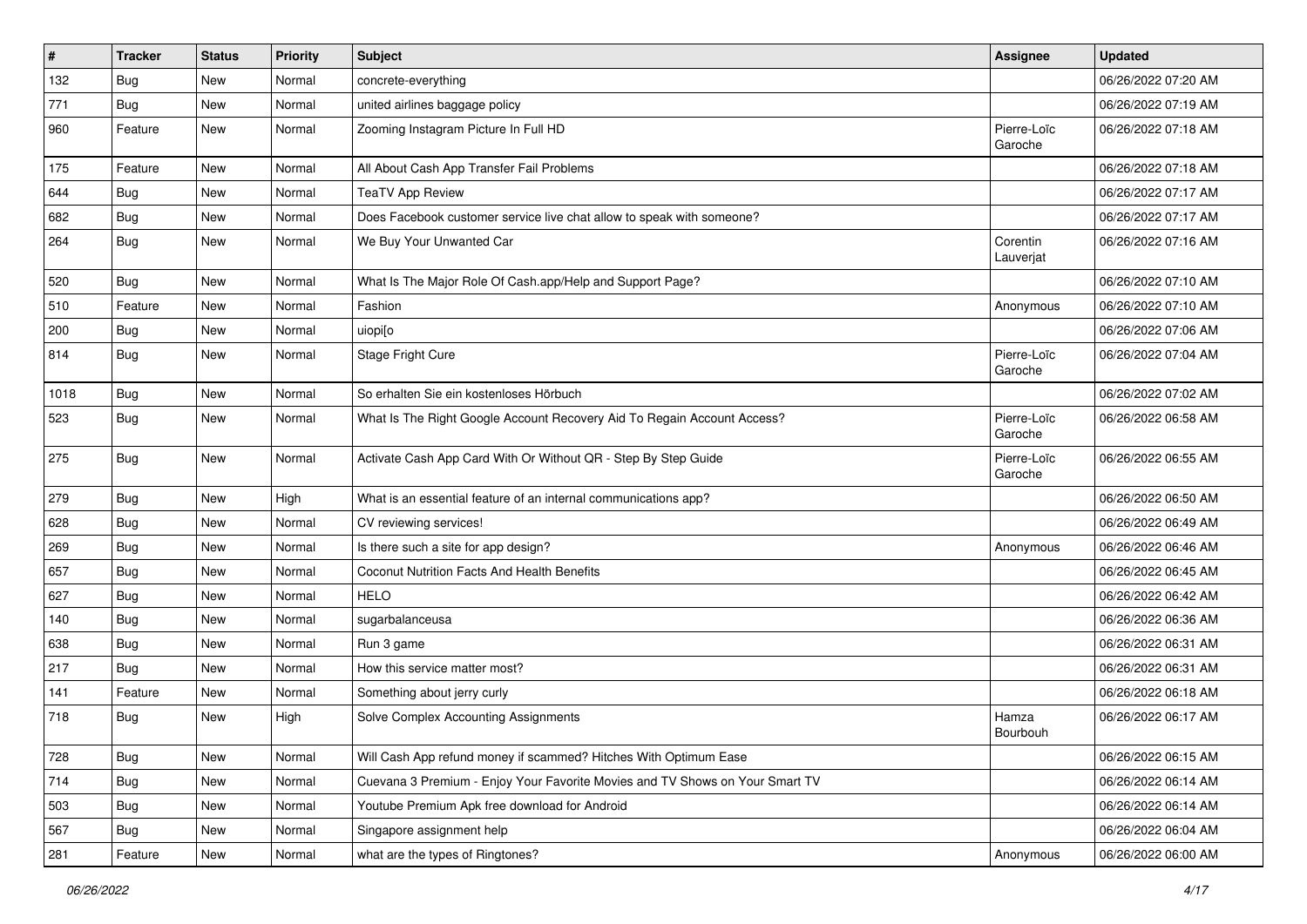| $\vert$ # | <b>Tracker</b> | <b>Status</b> | <b>Priority</b> | <b>Subject</b>                                                                                                                               | Assignee               | <b>Updated</b>      |
|-----------|----------------|---------------|-----------------|----------------------------------------------------------------------------------------------------------------------------------------------|------------------------|---------------------|
| 977       | <b>Bug</b>     | New           | Normal          | Fans of the Old Country will like this book.                                                                                                 |                        | 06/26/2022 05:54 AM |
| 572       | Feature        | New           | Normal          | New features of WhatsApp Plus on Android phones                                                                                              | Pierre-Loïc<br>Garoche | 06/26/2022 05:54 AM |
| 499       | Feature        | New           | Normal          | Discover The Premium Features Of Spotify Mod Apk                                                                                             |                        | 06/26/2022 05:52 AM |
| 76        | Bug            | New           | Normal          | Import error: Load error: imported node real_to_int declared in a regular Lustre file. File "include/conv.lusi", line 1,<br>characters 0-64: |                        | 06/26/2022 05:52 AM |
| 609       | <b>Bug</b>     | New           | High            | Online Trusted Medicine Store in US for Health - Genericmedsupply                                                                            |                        | 06/26/2022 05:43 AM |
| 665       | Feature        | New           | Normal          | Look for a dedicated help with finance assignment                                                                                            |                        | 06/26/2022 05:42 AM |
| 990       | <b>Bug</b>     | New           | Normal          | Mushrooms                                                                                                                                    |                        | 06/26/2022 05:41 AM |
| 116       | Bug            | New           | Normal          | aertaeyg                                                                                                                                     |                        | 06/26/2022 05:38 AM |
| 481       | Bug            | New           | Normal          | Nur Online Shop                                                                                                                              |                        | 06/26/2022 05:37 AM |
| 198       | Bug            | New           | Normal          | DR. RECKEWEG R42 (HAEMOVENIN) (22ML)                                                                                                         |                        | 06/26/2022 05:31 AM |
| 251       | Bug            | <b>New</b>    | Normal          | All About Cash App Transfer Fail Problems                                                                                                    | Pierre-Loïc<br>Garoche | 06/26/2022 05:30 AM |
| 312       | Bug            | New           | Normal          | Stain Protection Services in Virginia Beach VA                                                                                               |                        | 06/26/2022 05:26 AM |
| 772       | Bug            | New           | Normal          | united airlines baggage policy                                                                                                               |                        | 06/26/2022 05:25 AM |
| 639       | Bug            | <b>New</b>    | Normal          | thong tin chinh xac                                                                                                                          |                        | 06/26/2022 05:25 AM |
| 569       | Bug            | New           | Normal          | What is the incoming and outgoing mail server for Outlook IMAP settings?                                                                     | Pierre-Loïc<br>Garoche | 06/26/2022 05:23 AM |
| 946       | Bug            | New           | Normal          | What is Plex and Is Plex Legal?                                                                                                              |                        | 06/26/2022 05:23 AM |
| 211       | Bug            | New           | Normal          | Problem in Cash App rebate? Call Cash App customer service number for help.                                                                  |                        | 06/26/2022 05:19 AM |
| 507       | Bug            | New           | Normal          | central.bitdefender.com                                                                                                                      |                        | 06/26/2022 05:19 AM |
| 486       | Bug            | New           | Low             | <b>HP Wireless Printer Setup</b>                                                                                                             | Anonymous              | 06/26/2022 05:13 AM |
| 128       | <b>Bug</b>     | New           | Normal          | dfgbd                                                                                                                                        |                        | 06/26/2022 05:07 AM |
| 465       | <b>Bug</b>     | <b>New</b>    | Normal          | Carpet Cleaning Westchester MA                                                                                                               |                        | 06/26/2022 05:07 AM |
| 514       | Bug            | New           | Normal          | Trans-Caribbean                                                                                                                              |                        | 06/26/2022 05:03 AM |
| 228       | Bug            | New           | Normal          | Why Does Cash App Transaction Failed? - Here Is the Answer                                                                                   |                        | 06/26/2022 05:02 AM |
| 519       | <b>Bug</b>     | New           | Normal          | Are you finding online UK Assignment writers?                                                                                                |                        | 06/26/2022 05:02 AM |
| 530       | <b>Bug</b>     | New           | Normal          | Cheap Assignment Writing Service UK                                                                                                          | Anonymous              | 06/26/2022 05:01 AM |
| 717       | <b>Bug</b>     | New           | Normal          | Disney Plus Apk - Watch Movies and TV Shows on Your Device                                                                                   |                        | 06/26/2022 04:56 AM |
| 592       | <b>Bug</b>     | New           | Normal          | Deezer Premium APK - Baixe músicas de qualquer lugar do mundo de graça                                                                       |                        | 06/26/2022 04:56 AM |
| 680       | Feature        | New           | Normal          | Word Jewels 2                                                                                                                                |                        | 06/26/2022 04:55 AM |
| 541       | <b>Bug</b>     | New           | Normal          | How to fix the cash app payment failed errors?                                                                                               |                        | 06/26/2022 04:50 AM |
| 582       | Bug            | New           | Normal          | Cash App Won't Let Me Send Money If There Is A Low Balance Available                                                                         | Pierre-Loïc<br>Garoche | 06/26/2022 04:47 AM |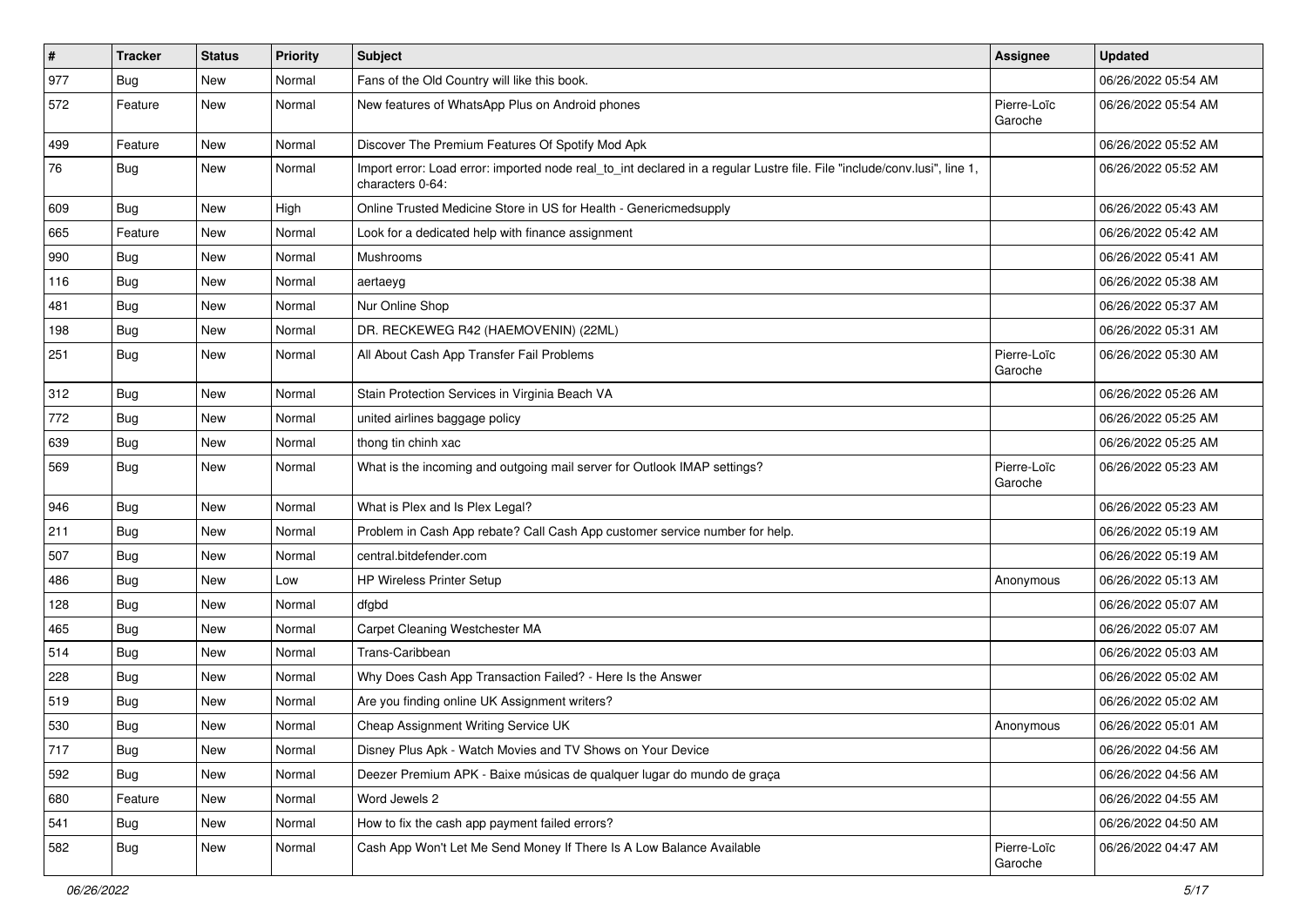| $\vert$ # | <b>Tracker</b> | <b>Status</b> | <b>Priority</b> | Subject                                                                       | Assignee               | <b>Updated</b>      |
|-----------|----------------|---------------|-----------------|-------------------------------------------------------------------------------|------------------------|---------------------|
| 188       | <b>Bug</b>     | New           | Normal          | Why are university students buying assignments online?                        | Pierre-Loïc<br>Garoche | 06/26/2022 04:47 AM |
| 248       | <b>Bug</b>     | New           | Normal          | Mobile ringtones and attractiveness ringtones                                 |                        | 06/26/2022 04:39 AM |
| 92        | <b>Bug</b>     | New           | High            | expression should have been normalized in EMF backend                         | Pierre-Loïc<br>Garoche | 06/26/2022 04:37 AM |
| 525       | Bug            | New           | Normal          | If you don't have a QR code: How to activate cash app card in app             |                        | 06/26/2022 04:37 AM |
| 686       | <b>Bug</b>     | New           | Normal          | Welcome To The Most Demandable Mahipalpur Escorts Agency                      |                        | 06/26/2022 04:37 AM |
| 950       | Bug            | New           | Normal          | ij.start canon                                                                |                        | 06/26/2022 04:35 AM |
| 310       | <b>Bug</b>     | New           | Normal          | Mattress Cleaning Services in Virginia Beach VA                               |                        | 06/26/2022 04:33 AM |
| 478       | Feature        | New           | Normal          | Is it safe to install third-party WhatsApp GB?                                |                        | 06/26/2022 04:27 AM |
| 495       | Bug            | New           | Normal          | Twitch Clip Downloader Download Twitch Clips Online 2021                      |                        | 06/26/2022 04:26 AM |
| 197       | <b>Bug</b>     | New           | Normal          | SBL JABORANDI PLUS HAIR OIL - COMPLETE SCALP CARE (100ML)                     |                        | 06/26/2022 04:26 AM |
| 194       | <b>Bug</b>     | New           | Normal          | lace closure wigs                                                             |                        | 06/26/2022 04:24 AM |
| 521       | Feature        | New           | Normal          | Check out the Cash app Card balance for an overdraft.                         | Pierre-Loïc<br>Garoche | 06/26/2022 04:22 AM |
| 476       | Feature        | New           | High            | <b>American Airlines Reservations</b>                                         |                        | 06/26/2022 04:14 AM |
| 829       | Bug            | New           | Normal          | Write My Dissertation For Me UK                                               | Pierre-Loïc<br>Garoche | 06/26/2022 04:13 AM |
| 119       | <b>Bug</b>     | New           | Normal          | klhjigyu                                                                      |                        | 06/26/2022 04:13 AM |
| 935       | <b>Bug</b>     | New           | Normal          | MovieBox Pro Apk - Watch Movies and TV Shows on Your Android Phone            |                        | 06/26/2022 04:11 AM |
| 146       | Bug            | New           | Normal          | bayabais                                                                      |                        | 06/26/2022 03:54 AM |
| 260       | <b>Bug</b>     | New           | Normal          | Web Design Services Near Me                                                   |                        | 06/26/2022 03:50 AM |
| 244       | Bug            | New           | Normal          | Quels sont les avantages des stations de radio en ligne.                      |                        | 06/26/2022 03:48 AM |
| 601       | Bug            | New           | Normal          | Best Essay Writing Service UK                                                 | Pierre-Loïc<br>Garoche | 06/26/2022 03:46 AM |
| 528       | Bug            | New           | Normal          | Korean Mag                                                                    |                        | 06/26/2022 03:41 AM |
| 783       | <b>Bug</b>     | New           | Normal          | How Do I Determine The Reasons And Solutions To Fix Cash App Transfer Failed? |                        | 06/26/2022 03:30 AM |
| 278       | <b>Bug</b>     | New           | Normal          | Cash App Help & Solutions - Here You Will Get Better Assistance               |                        | 06/26/2022 03:20 AM |
| 922       | <b>Bug</b>     | New           | Normal          | Why Is The Need For Assignment Writing Services?                              |                        | 06/26/2022 03:19 AM |
| 180       | Feature        | New           | Normal          | homoeobazaar                                                                  |                        | 06/26/2022 03:11 AM |
| 237       | Feature        | New           | Normal          | HP Printer Assistant Software   Download & Install HP Assistant               |                        | 06/26/2022 03:10 AM |
| 496       | <b>Bug</b>     | New           | Normal          | What is Live NetTV?                                                           |                        | 06/26/2022 03:01 AM |
| 557       | Feature        | New           | Normal          | <b>Business Law Assignment Help</b>                                           |                        | 06/26/2022 03:01 AM |
| 74        | Bug            | New           | Normal          | const is not supported inside contract                                        | Pierre-Loïc<br>Garoche | 06/26/2022 02:58 AM |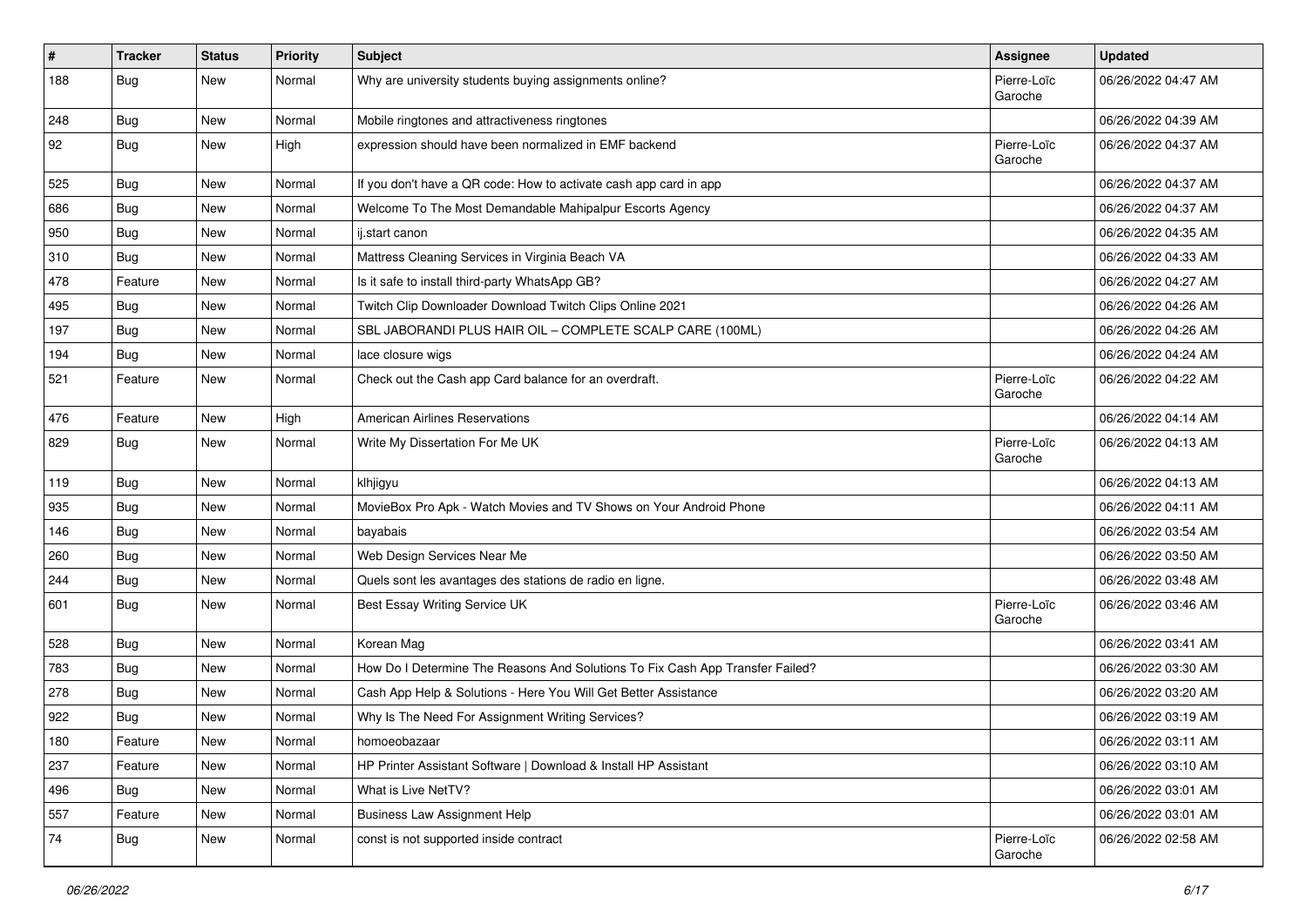| $\vert$ # | <b>Tracker</b> | <b>Status</b> | <b>Priority</b> | <b>Subject</b>                                                                       | <b>Assignee</b>        | <b>Updated</b>      |
|-----------|----------------|---------------|-----------------|--------------------------------------------------------------------------------------|------------------------|---------------------|
| 779       | Feature        | New           | Normal          | Latest Whatsapp groups for Teens                                                     | Pierre-Loïc<br>Garoche | 06/26/2022 02:43 AM |
| 677       | <b>Bug</b>     | New           | Normal          | Logo Design Services Near Me                                                         |                        | 06/26/2022 02:32 AM |
| 774       | <b>Bug</b>     | New           | Normal          | Follow proper initiatives                                                            |                        | 06/26/2022 02:21 AM |
| 331       | Bug            | New           | Normal          | Water Extraction Services in Norfolk VA                                              |                        | 06/26/2022 02:21 AM |
| 243       | Feature        | New           | Normal          | Reconstruir la pandilla de la mafia en Gangstar Vegas MOD APK                        |                        | 06/26/2022 02:20 AM |
| 512       | Bug            | New           | Normal          | The Importance Of Using Custom Writing Services                                      |                        | 06/26/2022 02:20 AM |
| 621       | Bug            | New           | Normal          | Buy All Modafinil & Armodafinil Tablets @Buy Modafinil US                            |                        | 06/26/2022 02:20 AM |
| 741       | Bug            | New           | Normal          | <b>Blockchain Technology Solutions</b>                                               |                        | 06/26/2022 02:19 AM |
| 136       | <b>Bug</b>     | New           | Normal          | snappow                                                                              |                        | 06/26/2022 02:11 AM |
| 612       | Bug            | New           | Normal          | Luxury Slingshot Rental                                                              |                        | 06/26/2022 02:02 AM |
| 994       | Feature        | New           | Normal          | Cricut.com/setup                                                                     |                        | 06/26/2022 02:00 AM |
| 699       | Bug            | New           | Normal          | Would you be able to utilize Cash App Twitch?                                        |                        | 06/26/2022 01:57 AM |
| 705       | <b>Bug</b>     | New           | Normal          | wuxiaworld                                                                           |                        | 06/26/2022 01:53 AM |
| 586       | Bug            | New           | Normal          | Best Modifications For Your Mobile Phone                                             |                        | 06/26/2022 01:51 AM |
| 161       | Bug            | New           | Normal          | dfdrtyuio                                                                            |                        | 06/26/2022 01:46 AM |
| 480       | Bug            | New           | Normal          | Nur Online Shop                                                                      |                        | 06/26/2022 01:32 AM |
| 259       | Bug            | New           | Normal          | call center services                                                                 |                        | 06/26/2022 01:30 AM |
| 542       | Bug            | New           | Normal          | Web N Logo Design                                                                    |                        | 06/26/2022 01:28 AM |
| 820       | Bug            | New           | Normal          | Metal Slug Apk para Android                                                          |                        | 06/26/2022 01:22 AM |
| 554       | <b>Bug</b>     | New           | Normal          | XvideoStudio Video Editor APK Free Download on TechToDown                            |                        | 06/26/2022 01:18 AM |
| 171       | Feature        | New           | Normal          | loan management system                                                               |                        | 06/26/2022 01:13 AM |
| 284       | Bug            | New           | Normal          | All About Cash App Transfer Fail Problems                                            |                        | 06/26/2022 01:07 AM |
| 265       | <b>Bug</b>     | New           | Normal          | 3 Faq's On Downloading To Your Apple Ipod                                            |                        | 06/26/2022 01:07 AM |
| 931       | Feature        | New           | High            | Situs Judi Slot Online apel888                                                       | Pierre-Loïc<br>Garoche | 06/26/2022 01:07 AM |
| 352       | Bug            | New           | Normal          | Tile & Grout Cleaning Services in Chesapeake VA                                      |                        | 06/26/2022 01:05 AM |
| 500       | <b>Bug</b>     | <b>New</b>    | Normal          | Simply contact the technical team, to find the solution to cash app refund problems. | Pierre-Loïc<br>Garoche | 06/26/2022 01:02 AM |
| 659       | <b>Bug</b>     | New           | Normal          | Olive Oil Properties And Health Benefits                                             |                        | 06/26/2022 12:59 AM |
| 650       | <b>Bug</b>     | New           | Normal          | <b>Cherries Health Benefits</b>                                                      |                        | 06/26/2022 12:57 AM |
| 202       | Bug            | New           | Normal          | blonde wig                                                                           |                        | 06/26/2022 12:52 AM |
| 261       | <b>Bug</b>     | New           | Normal          | Ringtone Downloads - Easy Ways Come Up With Your Own Ringtones                       |                        | 06/26/2022 12:47 AM |
| 618       | Bug            | New           | Normal          | Buy Steroids Online with OurMedicnes.com   Best Quality Steroids                     |                        | 06/26/2022 12:42 AM |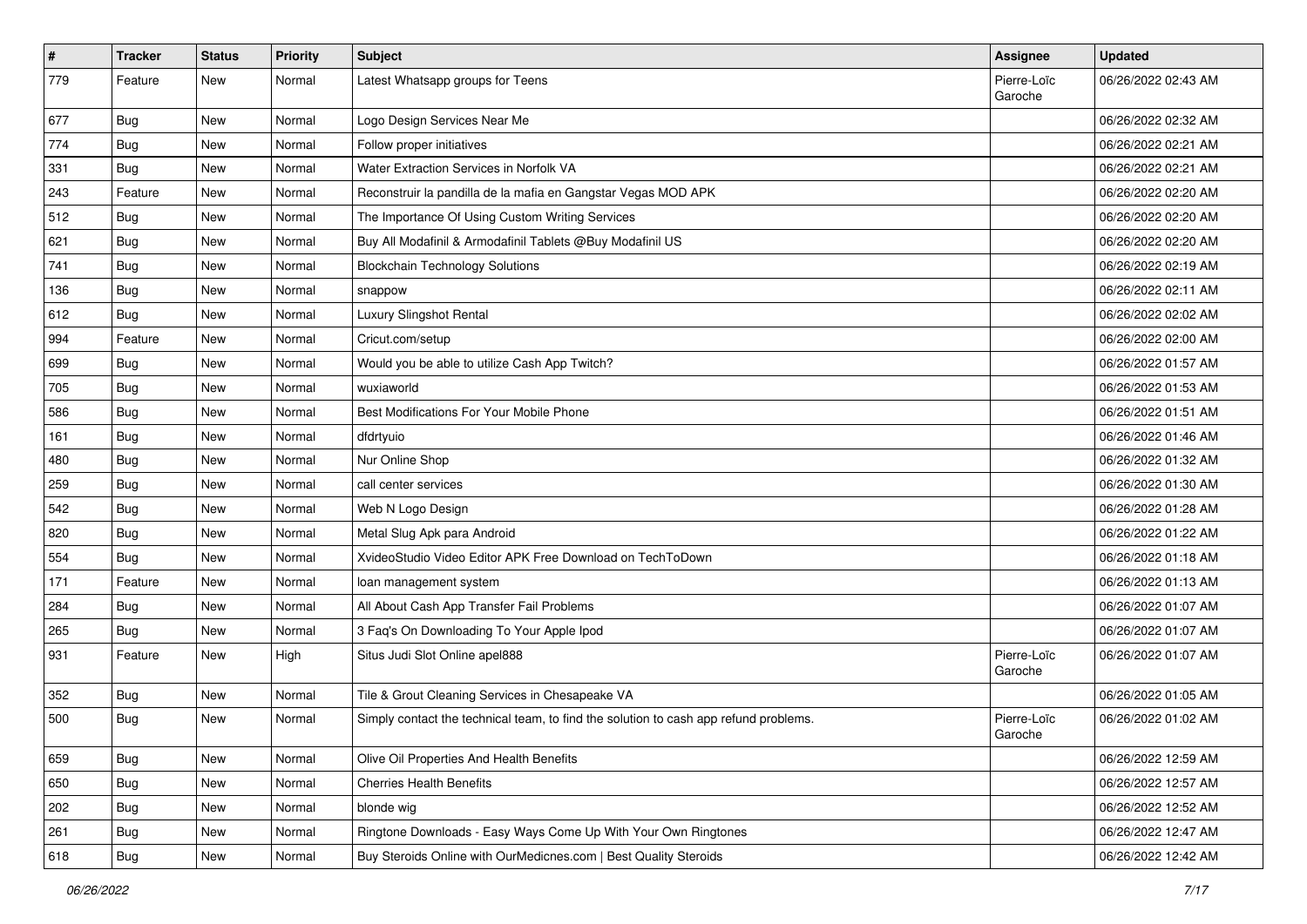| $\pmb{\#}$ | <b>Tracker</b> | <b>Status</b> | <b>Priority</b> | Subject                                                                                | <b>Assignee</b>        | <b>Updated</b>      |
|------------|----------------|---------------|-----------------|----------------------------------------------------------------------------------------|------------------------|---------------------|
| 671        | <b>Bug</b>     | New           | Normal          | Hot games                                                                              | Pierre-Loïc<br>Garoche | 06/26/2022 12:40 AM |
| 201        | <b>Bug</b>     | New           | Normal          | closure wig                                                                            |                        | 06/26/2022 12:37 AM |
| 587        | <b>Bug</b>     | New           | Normal          | Why Picsart Pro Offers Great Features                                                  |                        | 06/26/2022 12:18 AM |
| 255        | Feature        | New           | Normal          | best doctor for psoriasis                                                              |                        | 06/26/2022 12:17 AM |
| 602        | Bug            | New           | Normal          | Best Essay Writing Service UK                                                          | Pierre-Loïc<br>Garoche | 06/26/2022 12:16 AM |
| 563        | Bug            | New           | Normal          | Understanding the Difference Between Free and Paid Mod Apks                            |                        | 06/26/2022 12:15 AM |
| 708        | Bug            | New           | Normal          | Efficient ways to proceed with the cash app dispute process?                           |                        | 06/26/2022 12:08 AM |
| 648        | Feature        | New           | Normal          | <b>Plum Health Benefits</b>                                                            |                        | 06/26/2022 12:08 AM |
| 630        | Bug            | New           | Normal          | How Can I Load Cash App Card at Walmart straight away?                                 |                        | 06/26/2022 12:04 AM |
| 635        | Bug            | New           | Normal          | Buy Steroids Online with OurMedicnes.com   Best Quality Steroids                       |                        | 06/26/2022 12:01 AM |
| 968        | Feature        | New           | Normal          | watch nfl online free live streaming                                                   |                        | 06/25/2022 11:52 PM |
| 558        | Feature        | New           | Normal          | <b>Stunning Classic Sofas</b>                                                          |                        | 06/25/2022 11:46 PM |
| 666        | <b>Bug</b>     | New           | Normal          | 470+ pages à colorier de Noël                                                          |                        | 06/25/2022 11:44 PM |
| 75         | <b>Bug</b>     | New           | Normal          | exception File "checks/algebraicLoop.ml", line 368, characters 16-22: Assertion failed |                        | 06/25/2022 11:42 PM |
| 482        | <b>Bug</b>     | New           | Normal          | <b>Text Window</b>                                                                     |                        | 06/25/2022 11:39 PM |
| 787        | <b>Bug</b>     | New           | Normal          | Assured Assignment Help                                                                |                        | 06/25/2022 11:38 PM |
| 88         | <b>Bug</b>     | New           | Normal          | kind2 output: When for node arguments                                                  | Pierre-Loïc<br>Garoche | 06/25/2022 11:31 PM |
| 529        | Bug            | New           | Normal          | Thop TV APK - Free Download for Android                                                |                        | 06/25/2022 11:27 PM |
| 954        | <b>Bug</b>     | New           | Normal          | AZ Screen Recorder Mod                                                                 |                        | 06/25/2022 11:24 PM |
| 673        | <b>Bug</b>     | New           | Normal          | Learn the basics of pixel art - Clear grid                                             |                        | 06/25/2022 11:24 PM |
| 227        | <b>Bug</b>     | New           | Normal          | Cash App Help & Solutions - Here You Will Get Better Assistance                        |                        | 06/25/2022 11:21 PM |
| 583        | <b>Bug</b>     | New           | High            | Need the Cash app customer service phone number?                                       |                        | 06/25/2022 11:18 PM |
| 477        | Bug            | New           | Normal          | What Does Online Coupon Mean?                                                          |                        | 06/25/2022 11:15 PM |
| 742        | Bug            | New           | Normal          | How Long Does Cash App Support Take To Respond For A Better Support?                   |                        | 06/25/2022 11:00 PM |
| 479        | <b>Bug</b>     | New           | Normal          | Limousine Service Bellevue WA                                                          |                        | 06/25/2022 10:54 PM |
| 955        | Bug            | New           | Normal          | How Long Does Verification Take On Cash App If You Apply For The Verification?         | Christophe<br>Garion   | 06/25/2022 10:50 PM |
| 788        | Bug            | New           | Normal          | Intro Maker Mod APK                                                                    |                        | 06/25/2022 10:48 PM |
| 643        | <b>Bug</b>     | New           | Normal          | Oreo TV Apk Download                                                                   |                        | 06/25/2022 10:46 PM |
| 63         | Feature        | New           | Normal          | Skip normalization step in mutation generation if it possible                          | Pierre-Loïc<br>Garoche | 06/25/2022 10:31 PM |
| 763        | <b>Bug</b>     | New           | High            | How to Make a Ringtone on Your iPhone                                                  |                        | 06/25/2022 10:31 PM |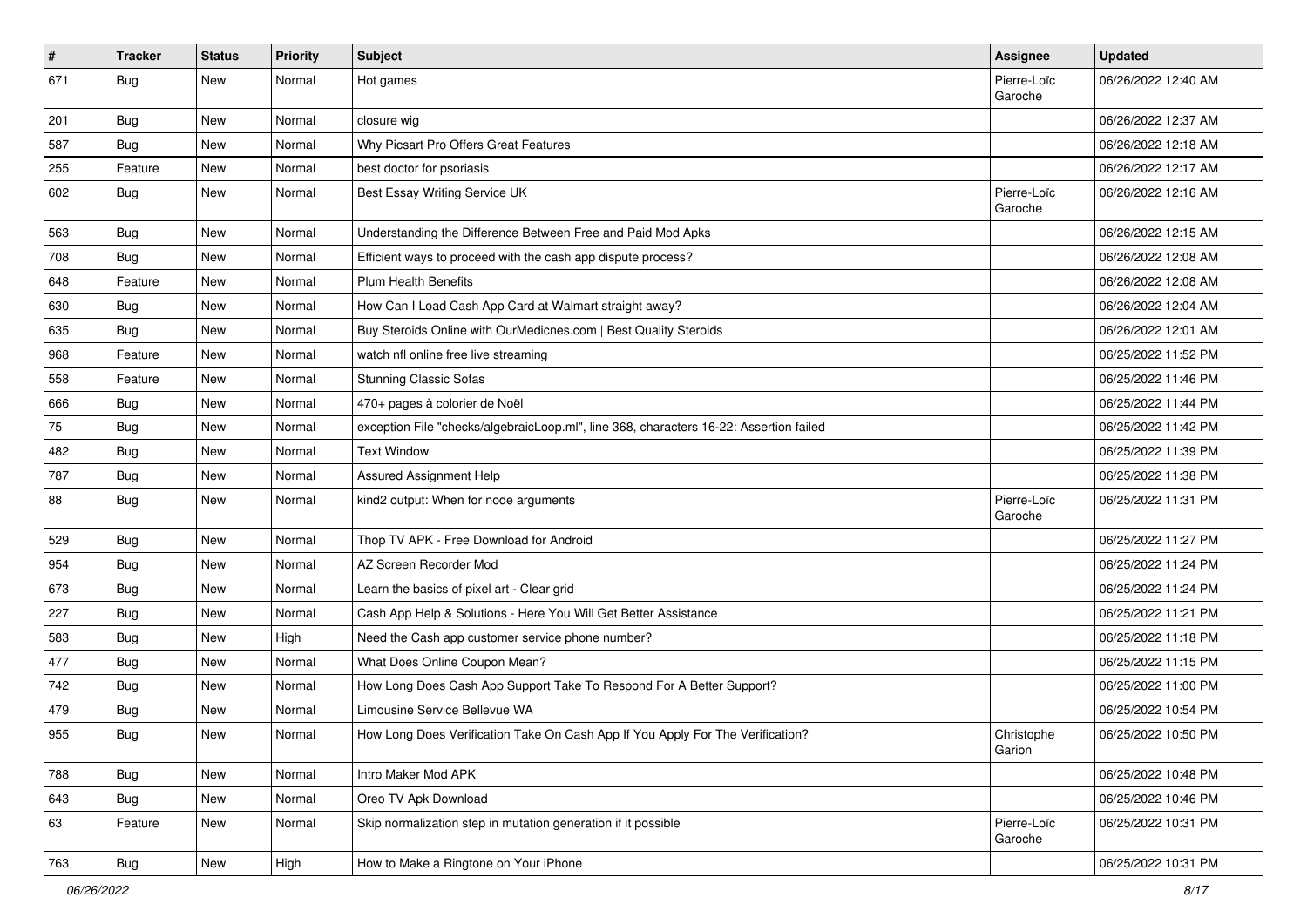| $\vert$ # | <b>Tracker</b> | <b>Status</b> | <b>Priority</b> | <b>Subject</b>                                                                                          | Assignee  | <b>Updated</b>      |
|-----------|----------------|---------------|-----------------|---------------------------------------------------------------------------------------------------------|-----------|---------------------|
| 800       | <b>Bug</b>     | New           | Normal          | Who Is an ETL Engineer                                                                                  |           | 06/25/2022 10:31 PM |
| 1114      | Bug            | New           | Normal          | To control the car, all you must do is click to go left or right and release the button to go straight. |           | 06/25/2022 10:15 PM |
| 649       | Feature        | <b>New</b>    | Normal          | Pear Health Benefits                                                                                    |           | 06/25/2022 10:14 PM |
| 189       | Bug            | New           | Normal          | College Biology Writing Services                                                                        |           | 06/25/2022 10:12 PM |
| 956       | Bug            | <b>New</b>    | Normal          | <b>FNF Free Mods Online</b>                                                                             |           | 06/25/2022 09:59 PM |
| 546       | Feature        | <b>New</b>    | Normal          | Quickbooks Error                                                                                        |           | 06/25/2022 09:58 PM |
| 532       | Bug            | New           | Normal          | My Assignment Help                                                                                      |           | 06/25/2022 09:55 PM |
| 1106      | <b>Bug</b>     | <b>New</b>    | Normal          | How Do I Get Cash App ++ Without Confronting Any Technical Glitches?                                    |           | 06/25/2022 09:53 PM |
| 185       | <b>Bug</b>     | <b>New</b>    | Normal          | Non-Plagiarized Research Writing                                                                        |           | 06/25/2022 09:34 PM |
| 710       | Bug            | New           | Normal          | Take Necessary Assistance If You Are Unable Activate Cash App Card                                      |           | 06/25/2022 09:26 PM |
| 647       | Feature        | New           | Normal          | Cranberry Health Benefits                                                                               |           | 06/25/2022 09:21 PM |
| 806       | Feature        | New           | Normal          | Go everywhere thanks to mapquest driving directions                                                     |           | 06/25/2022 09:13 PM |
| 1103      | <b>Bug</b>     | New           | Normal          | Idle game fix bug                                                                                       |           | 06/25/2022 09:08 PM |
| 139       | <b>Bug</b>     | New           | Normal          | relseo                                                                                                  |           | 06/25/2022 09:04 PM |
| 979       | Bug            | New           | Normal          | Free Gas Cards for the Unemployed                                                                       |           | 06/25/2022 09:02 PM |
| 513       | Bug            | New           | Normal          | Unlock cash app account using the easy steps:                                                           | Anonymous | 06/25/2022 08:56 PM |
| 668       | <b>Bug</b>     | New           | Normal          | Get to know Cash App Refund Process here                                                                |           | 06/25/2022 08:53 PM |
| 731       | Bug            | New           | Normal          | Avail Of Cash App Customer Service If Unable To Down Cash App Mobile App?                               |           | 06/25/2022 08:36 PM |
| 615       | <b>Bug</b>     | New           | Normal          | CheapestMedsShop   100% Safe Medicines Online in USA UK & AUS.                                          |           | 06/25/2022 08:36 PM |
| 196       | <b>Bug</b>     | New           | Normal          | Homoeobazaar For Homeopathy Medicines                                                                   |           | 06/25/2022 08:34 PM |
| 695       | <b>Bug</b>     | <b>New</b>    | Normal          | Refer Listas IPTV Apk                                                                                   |           | 06/25/2022 08:23 PM |
| 484       | Bug            | New           | Normal          | UK best essay writing service                                                                           |           | 06/25/2022 08:18 PM |
| 600       | <b>Bug</b>     | New           | Normal          | Play Store Pro                                                                                          |           | 06/25/2022 08:17 PM |
| 225       | Bug            | New           | Normal          | instant personal loan                                                                                   |           | 06/25/2022 08:11 PM |
| 450       | <b>Bug</b>     | <b>New</b>    | Normal          | Floor Stripping Quincy MA                                                                               |           | 06/25/2022 08:06 PM |
| 552       | Feature        | <b>New</b>    | Normal          | Radio rfm and the benefits of radio rfm                                                                 |           | 06/25/2022 08:02 PM |
| 457       | <b>Bug</b>     | New           | Normal          | <b>Carpet Cleaning Medford MA</b>                                                                       |           | 06/25/2022 07:36 PM |
| 183       | Bug            | <b>New</b>    | Normal          | Nursing Assignment Help Online                                                                          |           | 06/25/2022 07:34 PM |
| 527       | Feature        | <b>New</b>    | Normal          | My Teachers                                                                                             |           | 06/25/2022 07:28 PM |
| 704       | Bug            | <b>New</b>    | Normal          | Reach support team of Chime Customer Service for instant help                                           |           | 06/25/2022 07:25 PM |
| 524       | <b>Bug</b>     | <b>New</b>    | Normal          | How Does Google Account Recovery Work If Your Account Is Hacked?                                        |           | 06/25/2022 07:08 PM |
| 178       | <b>Bug</b>     | <b>New</b>    | Normal          | transparent lace wigs                                                                                   |           | 06/25/2022 07:07 PM |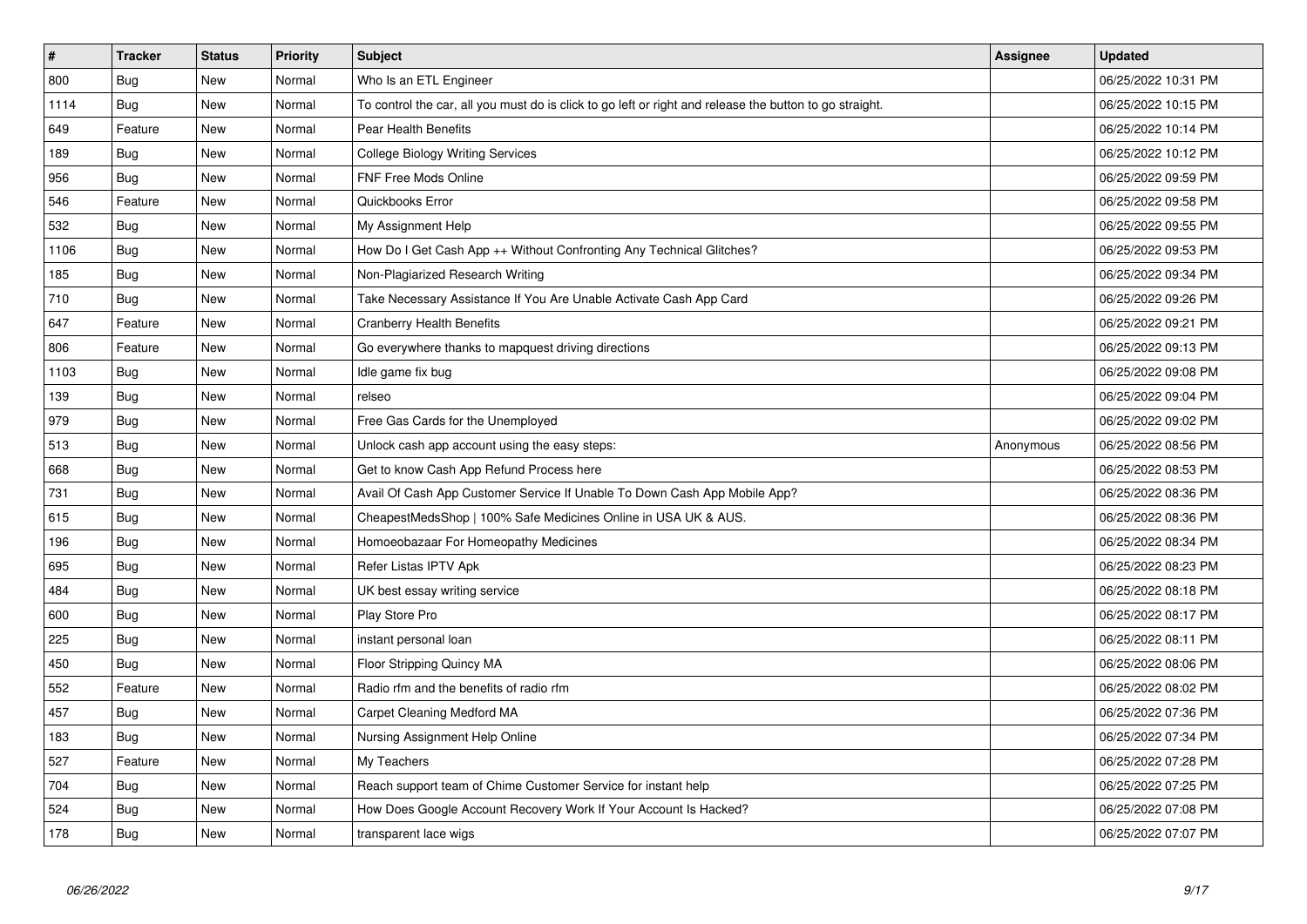| $\vert$ # | Tracker    | <b>Status</b> | <b>Priority</b> | <b>Subject</b>                                                                   | Assignee               | <b>Updated</b>      |
|-----------|------------|---------------|-----------------|----------------------------------------------------------------------------------|------------------------|---------------------|
| 263       | Feature    | New           | Normal          | Wrecked Car Is Nothing But A Worthless                                           | Pierre-Loïc<br>Garoche | 06/25/2022 06:59 PM |
| 716       | <b>Bug</b> | New           | Normal          | La celebración de un BabyShower.                                                 |                        | 06/25/2022 06:52 PM |
| 564       | <b>Bug</b> | New           | Normal          | How To Install RepelisPlus On Your Android Phone?                                |                        | 06/25/2022 06:46 PM |
| 579       | <b>Bug</b> | New           | Normal          | YOUR CV MAKES YOUR FIRST IMPRESSION                                              | Christophe<br>Garion   | 06/25/2022 06:46 PM |
| 233       | <b>Bug</b> | New           | Normal          | Anauthorsway.com: My User Experience                                             |                        | 06/25/2022 06:28 PM |
| 1024      | <b>Bug</b> | New           | Normal          | How to choose the right broker                                                   |                        | 06/25/2022 06:23 PM |
| 1025      | <b>Bug</b> | New           | Normal          | how to change the logo in wordpress                                              |                        | 06/25/2022 06:20 PM |
| 1026      | Bug        | New           | Normal          | New Puzzle Game for All Age - Dordle                                             |                        | 06/25/2022 06:17 PM |
| 1027      | <b>Bug</b> | New           | Normal          | Word hurdle: Viral and Fun Online Game                                           |                        | 06/25/2022 06:13 PM |
| 526       | <b>Bug</b> | New           | Normal          | Soundcloud to mp3 converter - Download Soundcloud songs                          |                        | 06/25/2022 05:36 PM |
| 804       | Bug        | New           | Normal          | Review                                                                           |                        | 06/25/2022 05:07 PM |
| 709       | <b>Bug</b> | New           | Normal          | How To Load Cash App Card At Walmart Without Having To Face Any Hassle?          |                        | 06/25/2022 05:02 PM |
| 636       | Bug        | New           | Normal          | What is the most popular furniture color?                                        |                        | 06/25/2022 04:57 PM |
| 133       | <b>Bug</b> | New           | Normal          | craftlabs                                                                        |                        | 06/25/2022 04:43 PM |
| 242       | Feature    | New           | Normal          | Descripción de Torque Pro MOD APK para Android                                   |                        | 06/25/2022 04:37 PM |
| 151       | Feature    | New           | Normal          | Law Essay Writing Service - Assignments Planet                                   |                        | 06/25/2022 04:36 PM |
| 590       | Bug        | New           | Normal          | Follow proper initiatives to check my cash app card balance:                     |                        | 06/25/2022 04:29 PM |
| 798       | Bug        | New           | Normal          | Who Is an ETL Engineer                                                           |                        | 06/25/2022 04:19 PM |
| 483       | <b>Bug</b> | New           | Normal          | UK best essay writing service                                                    |                        | 06/25/2022 04:05 PM |
| 634       | <b>Bug</b> | New           | Normal          | Buy Vidalista Tablets (Tadalafil) at [\$25 OFF + Free Shipping] Vidalistatablets |                        | 06/25/2022 04:00 PM |
| 598       | Bug        | New           | Normal          | Universo s / f Download                                                          |                        | 06/25/2022 03:38 PM |
| 653       | <b>Bug</b> | New           | Normal          | Jujube (Jinjoles): Properties And Health Benefits                                |                        | 06/25/2022 03:18 PM |
| 735       | Bug        | New           | Normal          | A quick fix of how to get money back from cash app stocks                        |                        | 06/25/2022 02:59 PM |
| 575       | Feature    | New           | Low             | cheap jordan replicas for sale                                                   | Pierre-Loïc<br>Garoche | 06/25/2022 02:59 PM |
| 534       | <b>Bug</b> | New           | Normal          | Know how to initiate cash app refund by contacting the technical team            | Pierre-Loïc<br>Garoche | 06/25/2022 02:56 PM |
| 694       | <b>Bug</b> | New           | Normal          | How to Get Guidance On How To Cash App Withdrawal Limit?                         | Christophe<br>Garion   | 06/25/2022 02:42 PM |
| 234       | Bug        | New           | Normal          | My Personal Experience With the College Writing Services                         |                        | 06/25/2022 02:33 PM |
| 720       | <b>Bug</b> | New           | Normal          | How does Cash App Phone Number provide a quick treatment?                        |                        | 06/25/2022 02:32 PM |
| 556       | <b>Bug</b> | New           | Normal          | Play Game Mod Apk With Your Friends                                              |                        | 06/25/2022 02:31 PM |
| 584       | Bug        | New           | Normal          | Want the cash app customer service number to check balance?                      |                        | 06/25/2022 02:30 PM |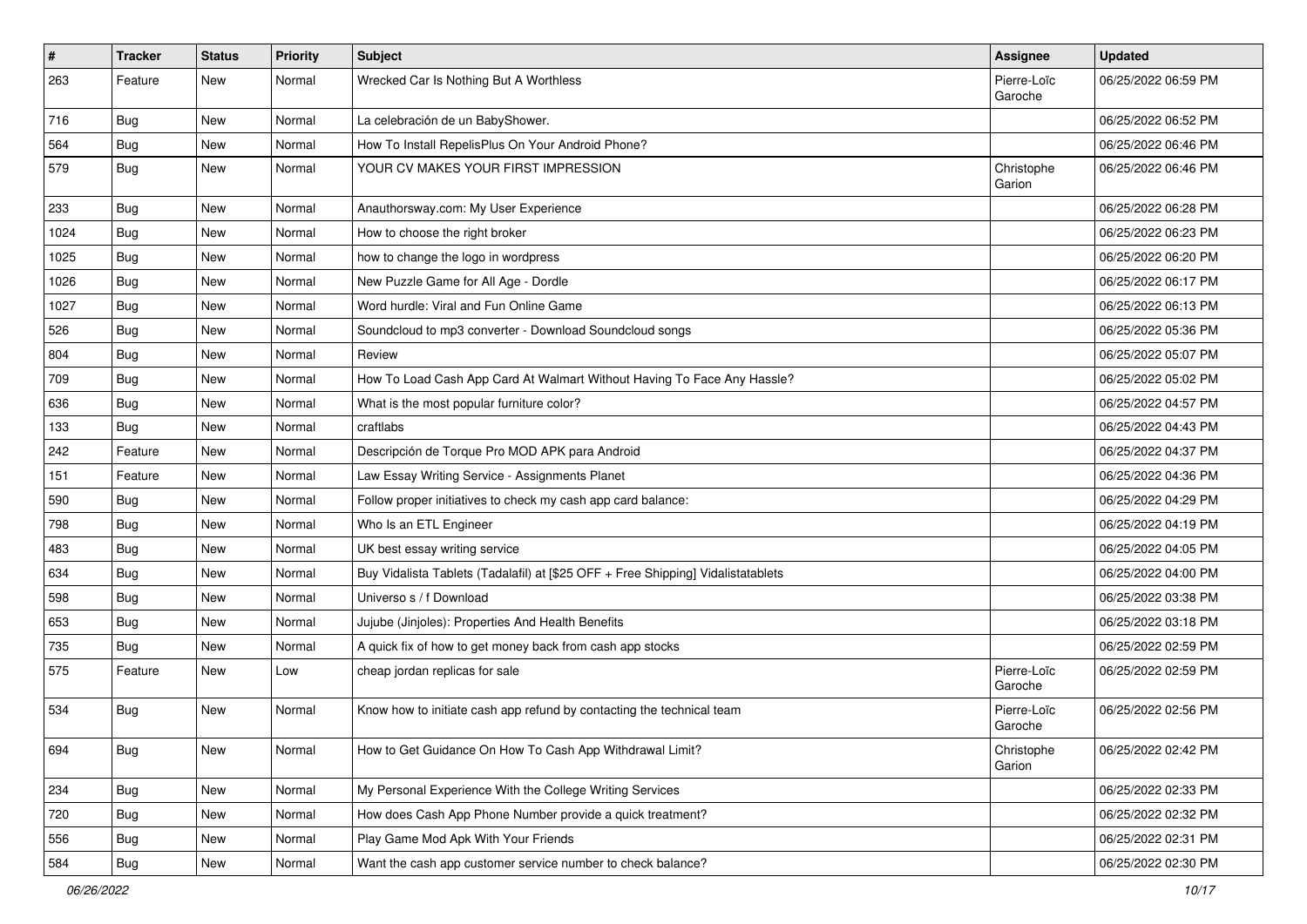| $\vert$ # | <b>Tracker</b> | <b>Status</b> | <b>Priority</b> | Subject                                                                  | Assignee             | <b>Updated</b>      |
|-----------|----------------|---------------|-----------------|--------------------------------------------------------------------------|----------------------|---------------------|
| 722       | <b>Bug</b>     | <b>New</b>    | Normal          | Vergrößern Sie Instagram-Fotos mit instazoom                             | Christophe<br>Garion | 06/25/2022 02:24 PM |
| 822       | <b>Bug</b>     | New           | Normal          | Dowload Your Boyfriend Game                                              |                      | 06/25/2022 02:15 PM |
| 667       | Bug            | New           | Normal          | What Is a Ringtone?                                                      |                      | 06/25/2022 02:04 PM |
| 703       | Bug            | New           | Normal          | For real-time help, dial Facebook customer service number                |                      | 06/25/2022 02:00 PM |
| 250       | Bug            | New           | Normal          | Reviews of phone ringtones                                               |                      | 06/25/2022 01:59 PM |
| 619       | Bug            | New           | Normal          | Online Trusted Medicine Store in US for Health - Genericmedsupply        |                      | 06/25/2022 01:55 PM |
| 669       | Feature        | New           | Normal          | Nursing Assignment Help                                                  |                      | 06/25/2022 12:41 PM |
| 797       | <b>Bug</b>     | New           | Normal          | Psychedelic                                                              | Christophe<br>Garion | 06/25/2022 12:37 PM |
| 588       | <b>Bug</b>     | <b>New</b>    | Normal          | YouTube Vanced Apk Manager App - Como instalá-lo                         |                      | 06/25/2022 12:21 PM |
| 689       | <b>Bug</b>     | <b>New</b>    | Normal          | How to use twitch.tv/activate?                                           |                      | 06/25/2022 12:12 PM |
| 715       | <b>Bug</b>     | New           | Normal          | Puppy Playtime Descargar gratis                                          |                      | 06/25/2022 12:10 PM |
| 808       | Bug            | New           | Normal          | Sinnvolle Guten-Morgen-Grüße                                             |                      | 06/25/2022 12:09 PM |
| 347       | <b>Bug</b>     | New           | Normal          | Eco/Green Cleaning Services in Chesapeake VA                             |                      | 06/25/2022 12:06 PM |
| 723       | <b>Bug</b>     | New           | High            | The best horror game in 2021                                             | Christophe<br>Garion | 06/25/2022 11:56 AM |
| 805       | Bug            | New           | Normal          | Ketamine Online Store                                                    | Christophe<br>Garion | 06/25/2022 11:28 AM |
| 789       | <b>Bug</b>     | New           | Normal          | Full version                                                             |                      | 06/25/2022 11:26 AM |
| 777       | Bug            | New           | Normal          | Obtain driving instructions using Google Maps.                           |                      | 06/25/2022 11:21 AM |
| 173       | Feature        | New           | Normal          | private limited company registration                                     |                      | 06/25/2022 11:13 AM |
| 683       | Feature        | <b>New</b>    | Normal          | Game creation                                                            |                      | 06/25/2022 11:12 AM |
| 687       | Bug            | <b>New</b>    | Normal          | How to use twitch.tv/activate?                                           |                      | 06/25/2022 10:58 AM |
| 724       | <b>Bug</b>     | New           | Normal          | Dial Chime Customer support number for a quick response                  |                      | 06/25/2022 10:58 AM |
| 538       | <b>Bug</b>     | New           | Normal          | Will cash app refund money if scammed quickly?                           |                      | 06/25/2022 10:20 AM |
| 518       | Bug            | New           | Normal          | How To Check The Balance Of Cash App Account By Taking Cash App Support? |                      | 06/25/2022 10:09 AM |
| 765       | Bug            | New           | Normal          | Follow proper initiatives to check my cash app                           |                      | 06/25/2022 10:08 AM |
| 239       | <b>Bug</b>     | New           | Normal          | Algunas características más de Choices MOD APK                           |                      | 06/25/2022 10:05 AM |
| 143       | Bug            | New           | Normal          | Bob lace front wigs                                                      |                      | 06/25/2022 10:05 AM |
| 641       | Bug            | New           | Normal          | Get Best Economics Dissertation Writing Service                          |                      | 06/25/2022 10:04 AM |
| 672       | Bug            | New           | Normal          | The easiest way to delete ringtones on iPhone                            |                      | 06/25/2022 10:02 AM |
| 138       | <b>Bug</b>     | New           | Normal          | own-sweethome                                                            |                      | 06/25/2022 09:59 AM |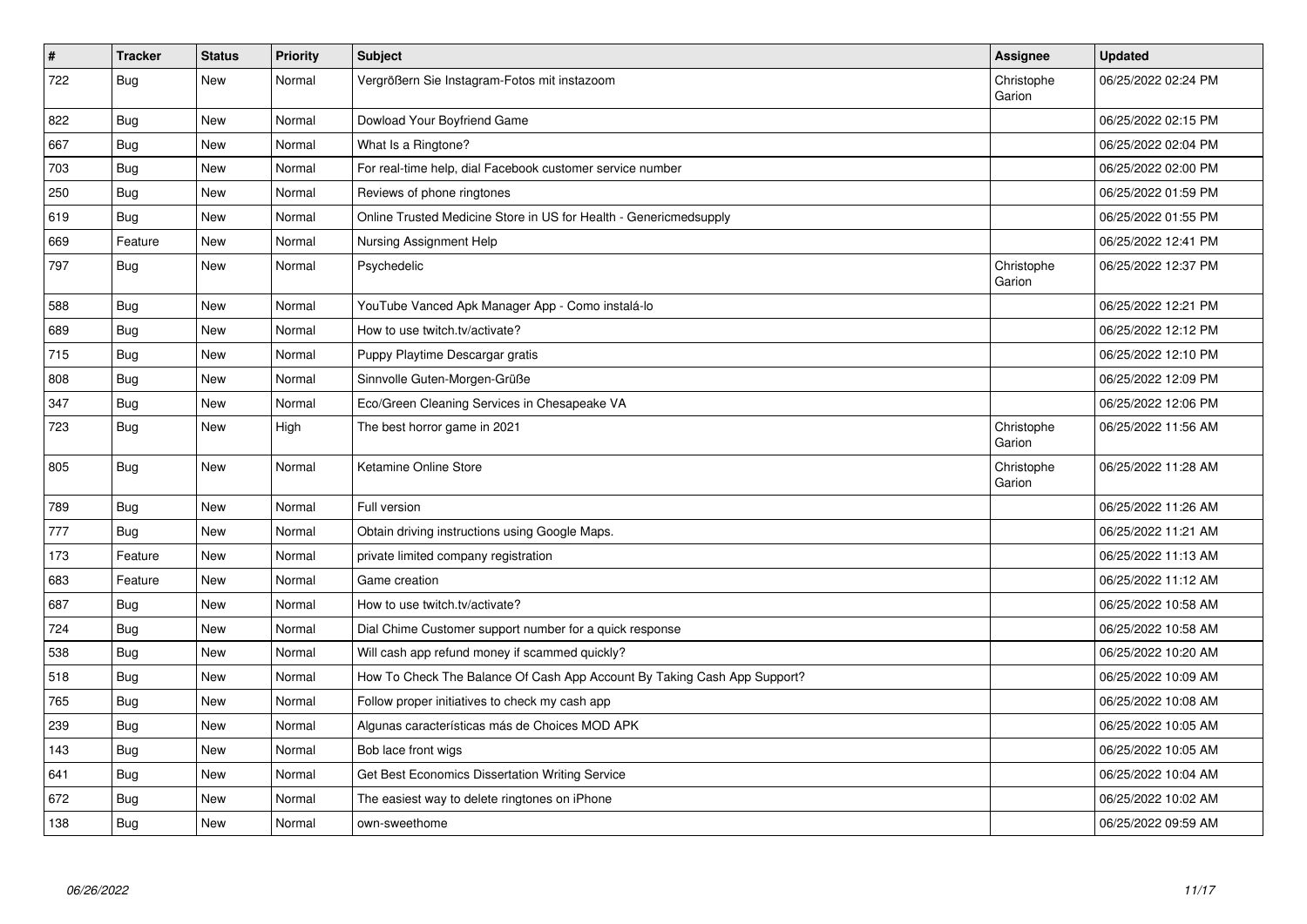| $\vert$ # | <b>Tracker</b> | <b>Status</b> | Priority | <b>Subject</b>                                                                                                                                                                                                                                                        | <b>Assignee</b>        | <b>Updated</b>      |
|-----------|----------------|---------------|----------|-----------------------------------------------------------------------------------------------------------------------------------------------------------------------------------------------------------------------------------------------------------------------|------------------------|---------------------|
| 593       | Bug            | New           | Normal   | Eiffel Spark Ultimate C2 SN series is a fully synthetic range of advanced performance engine oils blended in high<br>performance fully synthetic (PAO - polyalphaolefin) basestocks fortified with advanced technology additive<br>system, specifically formulated to |                        | 06/25/2022 09:51 AM |
| 711       | <b>Bug</b>     | New           | Normal   | Human Fall Flat Apk Download                                                                                                                                                                                                                                          |                        | 06/25/2022 09:44 AM |
| 740       | Feature        | New           | Normal   | Online Thesis Help USA                                                                                                                                                                                                                                                |                        | 06/25/2022 09:42 AM |
| 1126      | Bug            | New           | Normal   | 1PLSD                                                                                                                                                                                                                                                                 |                        | 06/25/2022 09:36 AM |
| 474       | <b>Bug</b>     | New           | Normal   | Floor Waxing Arlington MA                                                                                                                                                                                                                                             |                        | 06/25/2022 09:26 AM |
| 149       | <b>Bug</b>     | New           | Normal   | dftgy                                                                                                                                                                                                                                                                 |                        | 06/25/2022 07:33 AM |
| 207       | Feature        | New           | Low      | real estate lead conversion                                                                                                                                                                                                                                           |                        | 06/25/2022 07:24 AM |
| 114       | <b>Bug</b>     | New           | Normal   | <b>Medical Research Writing Services</b>                                                                                                                                                                                                                              |                        | 06/25/2022 07:20 AM |
| 651       | <b>Bug</b>     | New           | Normal   | Salmon Health Benefits                                                                                                                                                                                                                                                |                        | 06/25/2022 07:05 AM |
| 684       | <b>Bug</b>     | New           | Normal   | Difference between paper map and online map                                                                                                                                                                                                                           |                        | 06/25/2022 06:57 AM |
| 780       | Bug            | New           | Normal   | <b>Best Whatsapp Modified APKs</b>                                                                                                                                                                                                                                    | Pierre-Loïc<br>Garoche | 06/25/2022 06:54 AM |
| 317       | <b>Bug</b>     | New           | Normal   | Eco/Green Cleaning Services in Virginia Beach VA                                                                                                                                                                                                                      |                        | 06/25/2022 06:50 AM |
| 164       | Bug            | New           | Normal   | dfgbd                                                                                                                                                                                                                                                                 |                        | 06/25/2022 06:49 AM |
| 511       | Feature        | New           | Normal   | Fashion                                                                                                                                                                                                                                                               | Anonymous              | 06/25/2022 06:41 AM |
| 595       | Bug            | New           | Normal   | RFM Online - une révolution dans la gestion de l'identité numérique                                                                                                                                                                                                   |                        | 06/25/2022 06:29 AM |
| 726       | Bug            | New           | Normal   | Mobile Application Development Services                                                                                                                                                                                                                               |                        | 06/25/2022 06:02 AM |
| 697       | <b>Bug</b>     | New           | Normal   | How to Descargar Pura TV For Android                                                                                                                                                                                                                                  |                        | 06/25/2022 06:01 AM |
| 224       | Feature        | New           | Normal   | Instant Personal Loan                                                                                                                                                                                                                                                 | Pierre-Loïc<br>Garoche | 06/25/2022 05:58 AM |
| 571       | Bug            | New           | Normal   | How may the Cash app dispute your trade?                                                                                                                                                                                                                              | Pierre-Loïc<br>Garoche | 06/25/2022 05:15 AM |
| 793       | Feature        | New           | Urgent   | Where can I find cheap FIFA coins?                                                                                                                                                                                                                                    | Pierre-Loïc<br>Garoche | 06/25/2022 05:05 AM |
| 769       | <b>Bug</b>     | New           | Normal   | check my cash app                                                                                                                                                                                                                                                     |                        | 06/25/2022 04:55 AM |
| 533       | <b>Bug</b>     | New           | Normal   | How to complete the homework assignments in economics in the easiest way?                                                                                                                                                                                             |                        | 06/25/2022 04:41 AM |
| 645       | <b>Bug</b>     | New           | Normal   | thong tin chinh xac nhat hom nay                                                                                                                                                                                                                                      |                        | 06/25/2022 04:16 AM |
| 515       | Bug            | New           | Normal   | Fragment Nike Dunk High Tokyo Fake                                                                                                                                                                                                                                    |                        | 06/25/2022 03:13 AM |
| 605       | Feature        | New           | Normal   | What will the future of logo design be like?                                                                                                                                                                                                                          |                        | 06/25/2022 03:02 AM |
| 280       | Bug            | New           | Normal   | Pacific Web Design                                                                                                                                                                                                                                                    |                        | 06/25/2022 02:56 AM |
| 315       | <b>Bug</b>     | New           | Normal   | Dissertation help UK                                                                                                                                                                                                                                                  |                        | 06/25/2022 02:51 AM |
| 784       | <b>Bug</b>     | New           | Normal   | How To Add Money On Cash App Card And Check The Funds?                                                                                                                                                                                                                |                        | 06/25/2022 02:10 AM |
| 235       | <b>Bug</b>     | New           | Low      | HP Printer Assistant Software   Download & Install HP Assistant                                                                                                                                                                                                       |                        | 06/25/2022 02:09 AM |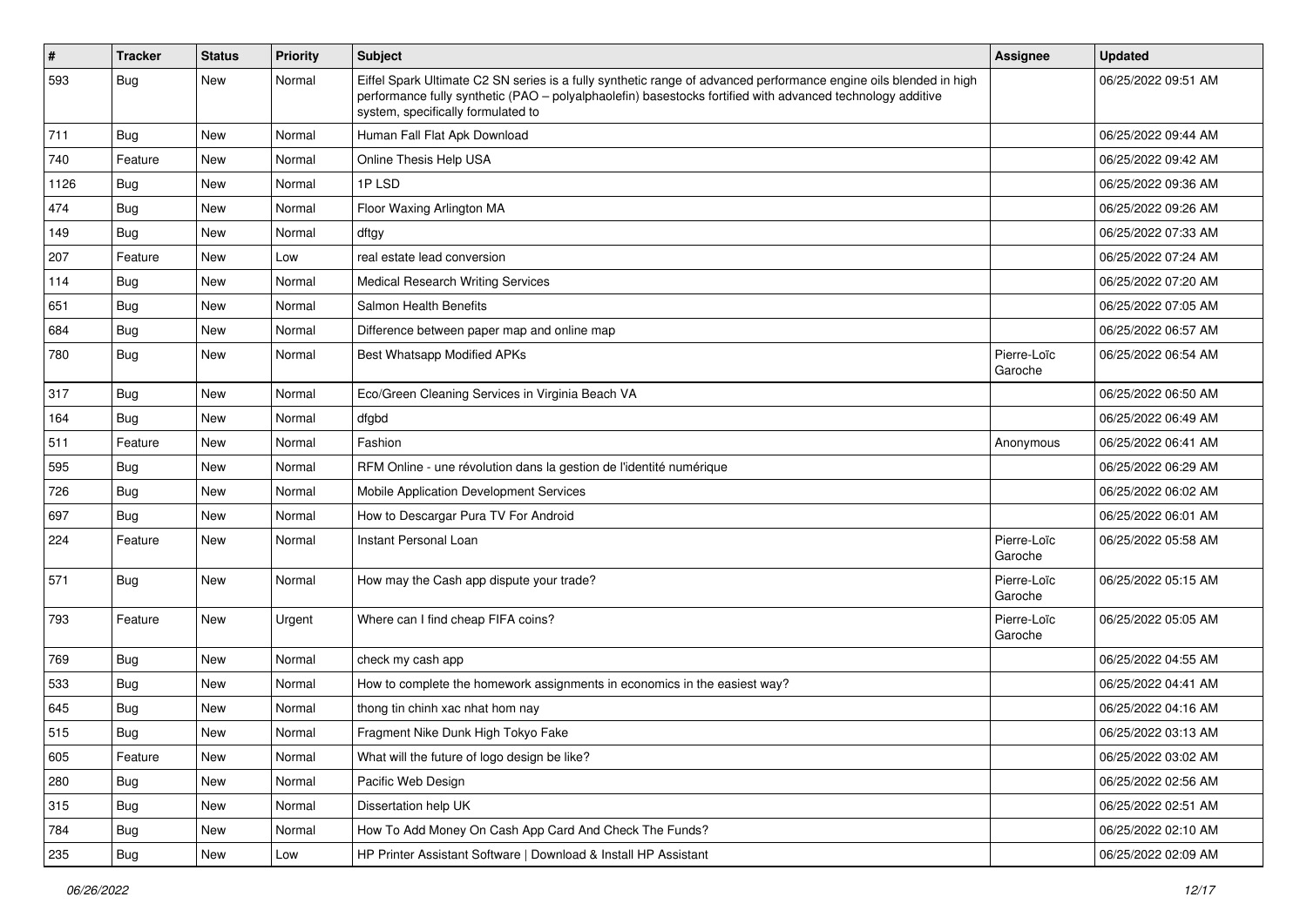| $\vert$ # | <b>Tracker</b> | <b>Status</b> | <b>Priority</b> | Subject                                                                                                      | <b>Assignee</b>        | <b>Updated</b>      |
|-----------|----------------|---------------|-----------------|--------------------------------------------------------------------------------------------------------------|------------------------|---------------------|
| 773       | <b>Bug</b>     | New           | Normal          | Spades - Play online free                                                                                    |                        | 06/25/2022 02:00 AM |
| 113       | Bug            | New           | Normal          | ufc 254 live                                                                                                 |                        | 06/25/2022 01:50 AM |
| 206       | Bug            | New           | Low             | <b>Cheap Electric Bikes</b>                                                                                  |                        | 06/25/2022 01:44 AM |
| 690       | <b>Bug</b>     | New           | Normal          | campervan hire                                                                                               |                        | 06/25/2022 01:32 AM |
| 781       | <b>Bug</b>     | New           | Normal          | Free Whatsapp Group to Join                                                                                  |                        | 06/25/2022 01:25 AM |
| 794       | Feature        | New           | Normal          | Safe place to buy fifa coins                                                                                 |                        | 06/25/2022 12:53 AM |
| 637       | Feature        | New           | Normal          | Why do the Outlook rules not work in my account?                                                             |                        | 06/25/2022 12:51 AM |
| 129       | Bug            | New           | Normal          | xcvgbgh                                                                                                      |                        | 06/25/2022 12:48 AM |
| 344       | <b>Bug</b>     | New           | Normal          | Odor Removal Services in Chesapeake VA                                                                       |                        | 06/25/2022 12:42 AM |
| 802       | Bug            | New           | Normal          | Who Is an ETL Engineer                                                                                       |                        | 06/25/2022 12:34 AM |
| 170       | Feature        | New           | Normal          | top mba colleges in bangalore                                                                                |                        | 06/25/2022 12:33 AM |
| 182       | Bug            | New           | Normal          | <b>Healthcare Custom Writing Services</b>                                                                    |                        | 06/25/2022 12:31 AM |
| 611       | Feature        | New           | Normal          | Buy All Modafinil & Armodafinil Tablets @Buy Modafinil US                                                    |                        | 06/25/2022 12:31 AM |
| 123       | Bug            | New           | Normal          | https://www.reddit.com/r/NRLgrandfinal2020/                                                                  |                        | 06/25/2022 12:24 AM |
| 240       | Feature        | New           | Normal          | Juego interesante de Dragon Ball Legends MOD APK                                                             |                        | 06/25/2022 12:21 AM |
| 489       | <b>Bug</b>     | New           | Normal          | Get cash app refund instantly if sent to the wrong person                                                    |                        | 06/25/2022 12:09 AM |
| 809       | Bug            | New           | Normal          | Smash Karts - immerse yourself in the exciting race                                                          |                        | 06/24/2022 11:37 PM |
| 565       | Bug            | New           | Normal          | How To Install RepelisPlus On Your Android Phone?                                                            |                        | 06/24/2022 11:27 PM |
| 610       | Feature        | New           | Normal          | CheapestMedsShop 100% Safe Medicines Online in USA UK & AUS.                                                 |                        | 06/24/2022 11:23 PM |
| 801       | Bug            | New           | Normal          | Who Is an ETL Engineer                                                                                       |                        | 06/24/2022 11:18 PM |
| 210       | Bug            | New           | Normal          | Issue with check symbol in Cash App? Dial assist number with calling Cash App customer service phone number. |                        | 06/24/2022 10:52 PM |
| 316       | Bug            | New           | Normal          | Finden Sie den besten Klingelton für Ihr Telefon                                                             |                        | 06/24/2022 10:28 PM |
| 674       | <b>Bug</b>     | New           | Normal          | The best game in 2021                                                                                        | Pierre-Loïc<br>Garoche | 06/24/2022 10:05 PM |
| 247       | <b>Bug</b>     | New           | Normal          | best 4 Channel Amp                                                                                           |                        | 06/24/2022 09:44 PM |
| 721       | Bug            | New           | Normal          | Cómo instalar un Mod Apk                                                                                     |                        | 06/24/2022 09:39 PM |
| 707       | <b>Bug</b>     | New           | Normal          | Why Accounting Assignments Are Beneficial For The Students?                                                  | Pierre-Loïc<br>Garoche | 06/24/2022 09:16 PM |
| 589       | Bug            | New           | Normal          | How can I get the cash app phone number of customer support?                                                 |                        | 06/24/2022 08:57 PM |
| 568       | <b>Bug</b>     | New           | Normal          | Instale a versão mais recente do YouTube Premium                                                             |                        | 06/24/2022 08:51 PM |
| 623       | Bug            | New           | Normal          | Listen to online radio stations for mobile phones                                                            |                        | 06/24/2022 08:21 PM |
| 640       | <b>Bug</b>     | New           | Normal          | play game with me                                                                                            |                        | 06/24/2022 08:20 PM |
| 759       | Bug            | New           | Normal          | Canon IJ Network Tool                                                                                        | Pierre-Loïc<br>Garoche | 06/24/2022 08:18 PM |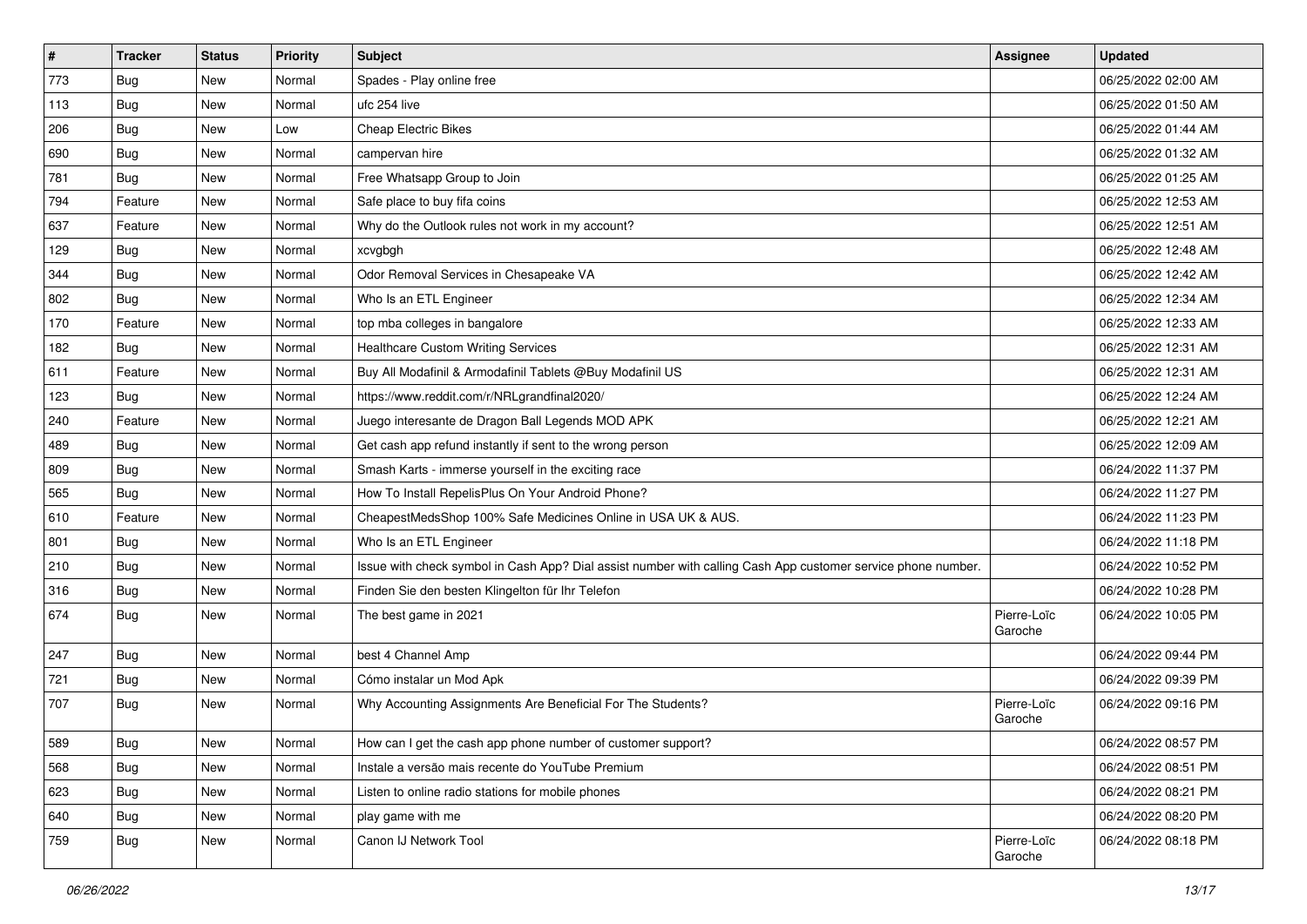| $\sharp$ | <b>Tracker</b> | <b>Status</b> | <b>Priority</b> | <b>Subject</b>                                                                      | <b>Assignee</b>        | <b>Updated</b>      |
|----------|----------------|---------------|-----------------|-------------------------------------------------------------------------------------|------------------------|---------------------|
| 537      | Bug            | New           | Normal          | Get tech assistance with customer support on ATT Yahoo email login issue.           |                        | 06/24/2022 08:07 PM |
| 664      | Bug            | <b>New</b>    | Normal          | Tea TV Apk Download - The Best Way to Watch Movies Offline                          |                        | 06/24/2022 08:01 PM |
| 629      | Bug            | <b>New</b>    | Normal          | How Can I Load Cash App Card at Walmart straight away?                              |                        | 06/24/2022 07:55 PM |
| 719      | Bug            | New           | Normal          | How Do I Send \$5000 Through Cash App Account With Ease?                            |                        | 06/24/2022 07:15 PM |
| 622      | Bug            | <b>New</b>    | Normal          | CheapestMedsShop   100% Safe Medicines Online in UK & AUS.                          |                        | 06/24/2022 07:10 PM |
| 549      | Bug            | <b>New</b>    | Normal          | Radio Luisteren                                                                     |                        | 06/24/2022 07:01 PM |
| 555      | Bug            | <b>New</b>    | Normal          | web design development in hyderabad                                                 |                        | 06/24/2022 06:49 PM |
| 150      | Bug            | New           | Normal          | dfgh                                                                                |                        | 06/24/2022 06:46 PM |
| 231      | Bug            | New           | Normal          | Is the ringtone download difficult or not?                                          | Pierre-Loïc<br>Garoche | 06/24/2022 06:35 PM |
| 522      | Feature        | New           | Normal          | Can You Check App Limits, If Cash app won't let me send money?                      |                        | 06/24/2022 06:33 PM |
| 574      | Bug            | New           | Normal          | How to fix the Epson printer offline issue due to a wired connection?               |                        | 06/24/2022 06:23 PM |
| 604      | <b>Bug</b>     | New           | Normal          | Idle Game Online                                                                    |                        | 06/24/2022 06:16 PM |
| 473      | <b>Bug</b>     | New           | Normal          | Floor Stripping Arlington MA                                                        |                        | 06/24/2022 06:14 PM |
| 470      | Bug            | New           | Normal          | Commercial Floor Cleaning Westchester MA                                            |                        | 06/24/2022 06:00 PM |
| 461      | <b>Bug</b>     | New           | Normal          | Germs Removal Medford MA                                                            |                        | 06/24/2022 05:59 PM |
| 603      | Bug            | New           | Normal          | Premiere gratuito da lista de IPTV                                                  |                        | 06/24/2022 05:30 PM |
| 543      | Feature        | New           | Normal          | Get tech assistance with customer support on ATT Yahoo email login issue.           |                        | 06/24/2022 05:08 PM |
| 712      | Bug            | New           | Normal          | Tips and Tricks                                                                     |                        | 06/24/2022 04:19 PM |
| 616      | Bug            | New           | Normal          | Buy Anavar Tablets   Anavar For Sale in USA, UK & Australia                         |                        | 06/24/2022 03:52 PM |
| 701      | Bug            | New           | Normal          | Why Law Essay Helper UK is Necessary?                                               |                        | 06/24/2022 03:17 PM |
| 516      | Bug            | New           | Normal          | Does Cash App Help To Get Cash App Refund Without Any Interruption?                 |                        | 06/24/2022 01:56 PM |
| 782      | Bug            | New           | Normal          | Comment faire une sonnerie téléphonique                                             |                        | 06/24/2022 01:32 PM |
| 803      | Feature        | New           | High            | Ketamine Online Store                                                               | Pierre-Loïc<br>Garoche | 06/24/2022 01:24 PM |
| 561      | Bug            | <b>New</b>    | Normal          | Enjoy the Full YouTube Premium Experience With YouTube Premium Membership           |                        | 06/24/2022 11:10 AM |
| 599      | Bug            | New           | Normal          | Do you know how to delete cash app account from your computer?                      |                        | 06/24/2022 10:42 AM |
| 559      | Bug            | New           | High            | What Are Permission For Applications like Facebook Sending MMS?                     |                        | 06/24/2022 10:07 AM |
| 285      | Bug            | New           | Normal          | Have you ever written an essay?                                                     |                        | 06/24/2022 09:38 AM |
| 1125     | Bug            | New           | Normal          | What is Wordscapes?                                                                 |                        | 06/24/2022 09:05 AM |
| 661      | Bug            | New           | Normal          | Turbo VPN MOD APK Download                                                          |                        | 06/24/2022 08:51 AM |
| 762      | Bug            | New           | Normal          | How To Add Money To A Cash App Card If Struggling With Low Amount?                  |                        | 06/24/2022 07:48 AM |
| 736      | Bug            | New           | Normal          | I Want to Edit in My Website (transfer-factor.net) Unfortunately, Unable to Edit It |                        | 06/24/2022 07:32 AM |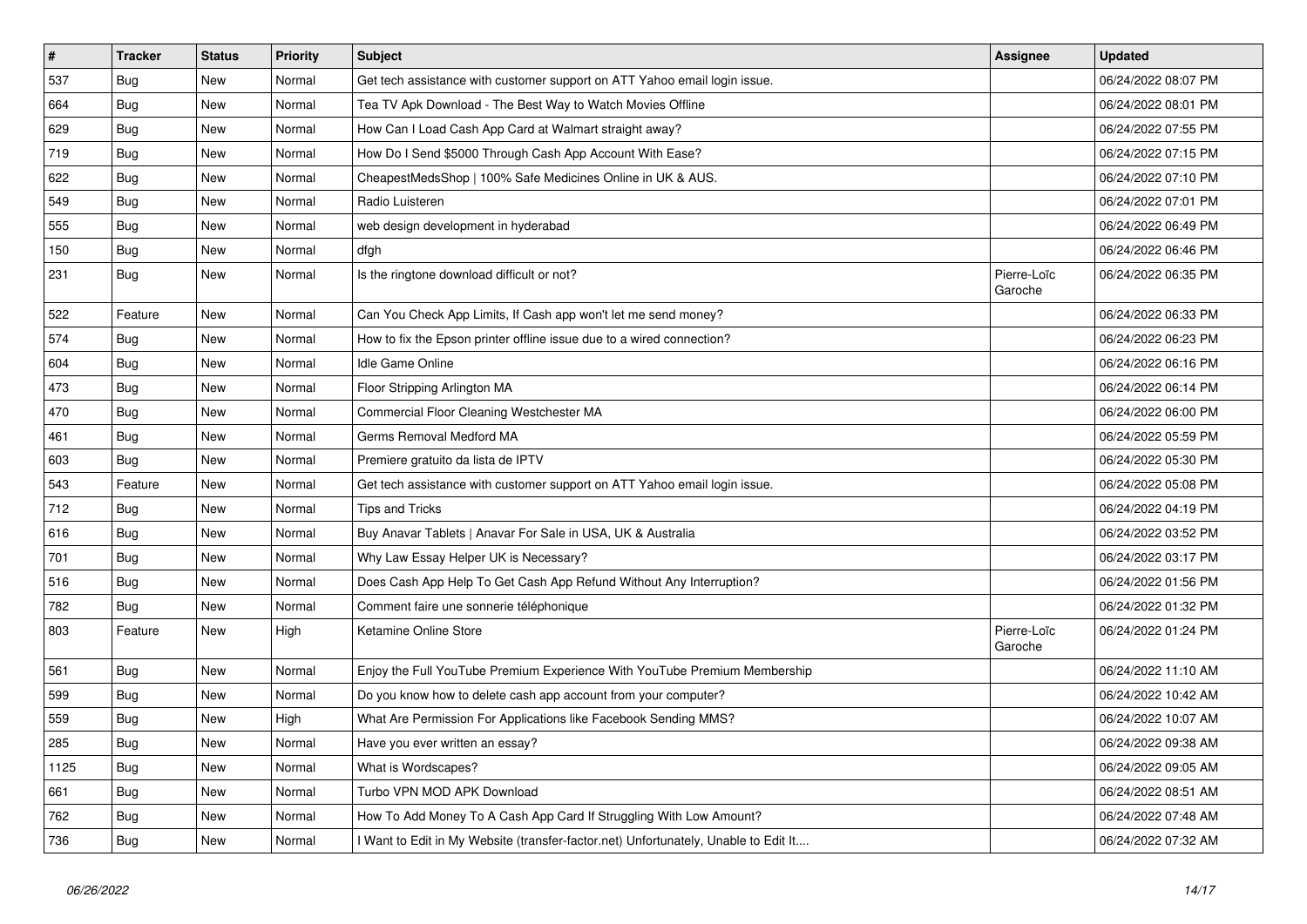| $\vert$ # | <b>Tracker</b> | <b>Status</b> | <b>Priority</b> | Subject                                                                             | Assignee               | <b>Updated</b>      |
|-----------|----------------|---------------|-----------------|-------------------------------------------------------------------------------------|------------------------|---------------------|
| 1100      | Feature        | New           | Low             | <b>Food Products</b>                                                                | Pierre-Loïc<br>Garoche | 06/24/2022 07:28 AM |
| 678       | Bug            | New           | Normal          | How to be a winner in buidnow gg                                                    |                        | 06/24/2022 06:57 AM |
| 725       | Feature        | New           | Normal          | What are memo writing services design                                               |                        | 06/24/2022 06:24 AM |
| 655       | Bug            | New           | Normal          | <b>Eggplant Health Benefits</b>                                                     |                        | 06/24/2022 05:17 AM |
| 1124      | Bug            | New           | Normal          | Cookie clicker unblocked                                                            |                        | 06/24/2022 05:14 AM |
| 688       | Bug            | New           | Normal          | How to use twitch.tv/activate?                                                      |                        | 06/24/2022 04:16 AM |
| 1123      | Bug            | New           | Normal          | Where To Watch FIFA World Cup 2022                                                  |                        | 06/24/2022 03:51 AM |
| 761       | <b>Bug</b>     | New           | Normal          | What is it about basketball that makes it so popular in the United States?          | Corentin<br>Lauverjat  | 06/24/2022 03:48 AM |
| 134       | Bug            | New           | Normal          | wisegolfers                                                                         |                        | 06/24/2022 03:34 AM |
| 222       | <b>Bug</b>     | New           | Normal          | Social Profile links                                                                |                        | 06/24/2022 02:53 AM |
| 933       | Bug            | New           | Normal          | How Can I Watch Movies on My Mobile Phone                                           |                        | 06/24/2022 12:55 AM |
| 172       | Feature        | New           | Normal          | pgdm colleges in bangalore                                                          |                        | 06/23/2022 10:47 PM |
| 145       | Bug            | New           | Normal          | abdulbaissagar                                                                      |                        | 06/23/2022 10:46 PM |
| 550       | Bug            | New           | Normal          | Nederland FM - beste manieren om naar internationale radio op internet te luisteren |                        | 06/23/2022 08:56 PM |
| 656       | <b>Bug</b>     | New           | Normal          | Kiwi Nutrition Facts And Health Benefits                                            |                        | 06/23/2022 05:18 PM |
| 594       | Feature        | New           | Normal          | How does research proposal help online make it easy for me?                         |                        | 06/23/2022 04:40 PM |
| 1105      | <b>Bug</b>     | New           | High            | What is Mahjong online?                                                             |                        | 06/23/2022 04:02 PM |
| 271       | Feature        | New           | Normal          | Fashion                                                                             |                        | 06/23/2022 02:36 PM |
| 693       | Feature        | New           | Normal          | How To Get My Money Back From The Cash App To Your Wallet?                          |                        | 06/23/2022 02:32 PM |
| 816       | <b>Bug</b>     | New           | Normal          | Play Scribble io fun with everyone                                                  |                        | 06/23/2022 10:52 AM |
| 576       | Bug            | New           | Normal          | So laden Sie ein Instagram-Bild herunter                                            |                        | 06/23/2022 09:23 AM |
| 460       | Bug            | New           | Normal          | Floor Cleaning Medford MA                                                           |                        | 06/23/2022 08:39 AM |
| 815       | Bug            | New           | Normal          | how do i call cash app customer service                                             | Xavier Thirioux        | 06/23/2022 08:36 AM |
| 471       | <b>Bug</b>     | New           | Normal          | Residential Floor Cleaning Westchester MA                                           |                        | 06/23/2022 07:55 AM |
| 174       | Feature        | New           | Normal          | Digital Marketing Philadelphia                                                      |                        | 06/23/2022 07:06 AM |
| 469       | Bug            | New           | Normal          | Germs Removal Westchester MA                                                        |                        | 06/23/2022 06:11 AM |
| 654       | Feature        | New           | Normal          | <b>Peach Health Benefits</b>                                                        |                        | 06/23/2022 05:34 AM |
| 632       | <b>Bug</b>     | New           | Normal          | CheapestMedsShop   100% Safe Medicines Online in UK & AUS.                          |                        | 06/23/2022 05:23 AM |
| 817       | Bug            | New           | Normal          | Pacman 30th Anniversary                                                             |                        | 06/23/2022 04:51 AM |
| 1122      | <b>Bug</b>     | New           | Normal          | Count the number of words on the Microsoft Word application in the phone            |                        | 06/23/2022 04:19 AM |
| 553       | Bug            | New           | Normal          | Cinema HD APK - Free Movie Enjoyment App on Android                                 |                        | 06/23/2022 02:21 AM |
| 313       | <b>Bug</b>     | New           | Normal          | Water Extraction Services in Virginia Beach VA                                      |                        | 06/23/2022 02:14 AM |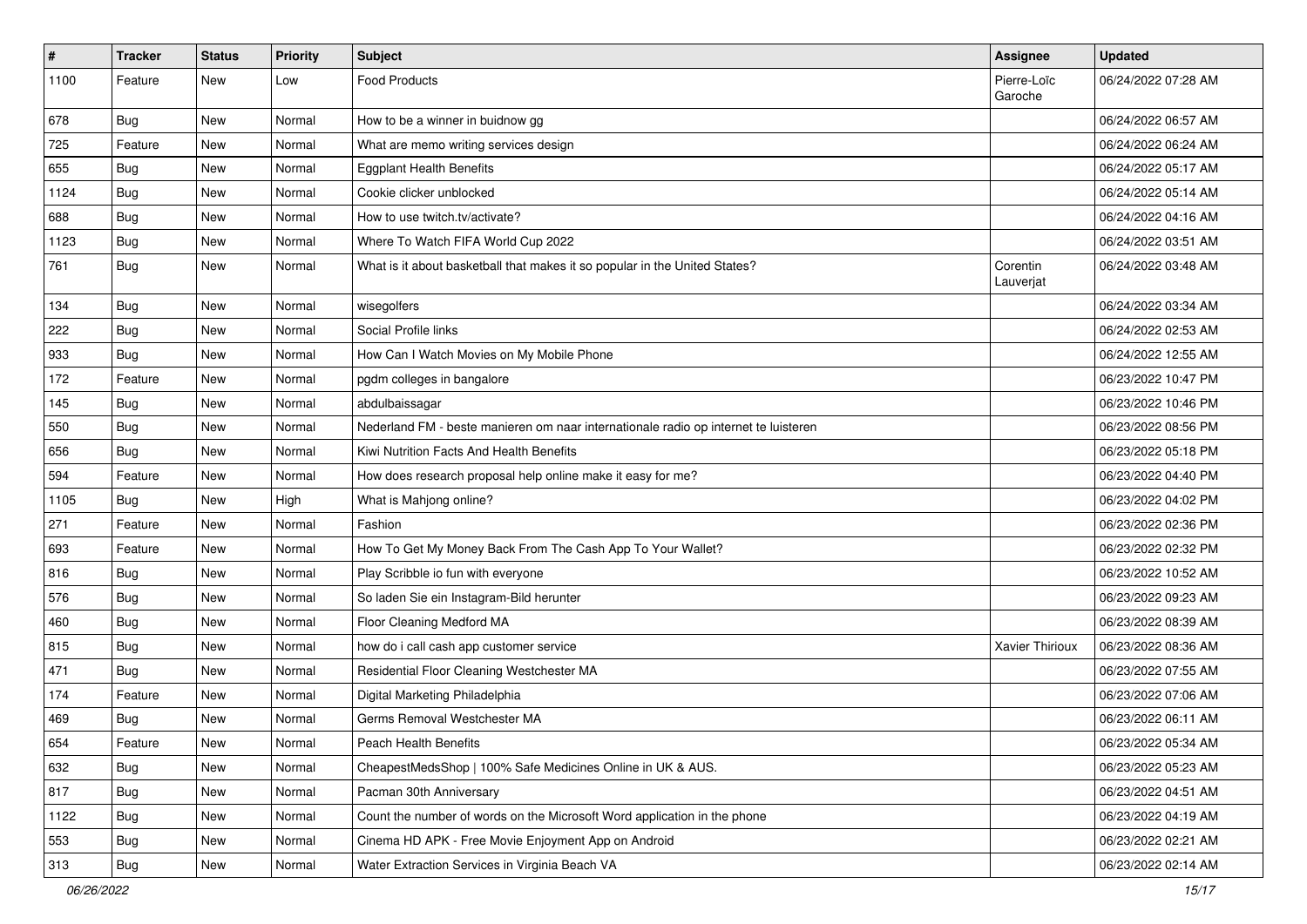| $\vert$ # | <b>Tracker</b> | <b>Status</b> | <b>Priority</b> | Subject                                                                  | Assignee               | <b>Updated</b>      |
|-----------|----------------|---------------|-----------------|--------------------------------------------------------------------------|------------------------|---------------------|
| 766       | <b>Bug</b>     | New           | Normal          | Pobreflix Mod APK Review                                                 |                        | 06/23/2022 01:39 AM |
| 562       | <b>Bug</b>     | New           | Normal          | Learn Basic Mahjong Rules                                                |                        | 06/23/2022 12:48 AM |
| 620       | Bug            | New           | Normal          | Viagra Meds: Fastest & Quick Delivery On Your Doorstep - USA             |                        | 06/23/2022 12:03 AM |
| 685       | <b>Bug</b>     | New           | Low             | youtube thumbnail downloader                                             | Pierre-Loïc<br>Garoche | 06/22/2022 11:55 PM |
| 245       | Bug            | New           | Normal          | Write My Essay For Me Cheap                                              |                        | 06/22/2022 05:30 PM |
| 926       | <b>Bug</b>     | New           | Normal          | tavor 7                                                                  |                        | 06/22/2022 05:08 PM |
| 155       | <b>Bug</b>     | New           | Normal          | Cant access my cash app account                                          | Pierre-Loïc<br>Garoche | 06/22/2022 02:15 PM |
| 681       | Feature        | New           | High            | <b>Online Class</b>                                                      |                        | 06/22/2022 01:12 PM |
| 1121      | <b>Bug</b>     | New           | Normal          | LustreC do not run                                                       |                        | 06/22/2022 08:43 AM |
| 796       | <b>Bug</b>     | New           | Normal          | How Does Cash App ++ actually work and What is the process of it         |                        | 06/22/2022 07:03 AM |
| 614       | Bug            | New           | Normal          | Como baixar o MOD APK no celular                                         |                        | 06/22/2022 04:46 AM |
| 606       | Feature        | New           | Normal          | Play unblocked cookie crush 3                                            | Pierre-Loïc<br>Garoche | 06/22/2022 04:12 AM |
| 262       | <b>Bug</b>     | <b>New</b>    | Normal          | It this true to dealing Wuth                                             |                        | 06/22/2022 04:07 AM |
| 786       | Bug            | New           | Normal          | Best Assignment Help in Australia & UK                                   |                        | 06/21/2022 09:28 PM |
| 1069      | <b>Bug</b>     | <b>New</b>    | Normal          | how to get cash app support phone number 24*7 available                  |                        | 06/21/2022 08:36 PM |
| 249       | Bug            | New           | Normal          | Steps to Activate Cash App Card in Less then 2 Minutes - Get Information | Pierre-Loïc<br>Garoche | 06/21/2022 07:52 PM |
| 1072      | Bug            | New           | Normal          | ij.start canon                                                           |                        | 06/21/2022 06:56 PM |
| 1071      | <b>Bug</b>     | New           | Normal          | Cinema HD Review - Cinemahdv2.net                                        |                        | 06/21/2022 06:54 PM |
| 464       | Bug            | New           | Normal          | Upholstery Cleaning Westchester MA                                       |                        | 06/21/2022 04:02 PM |
| 785       | <b>Bug</b>     | New           | Normal          | How To Get Money Off Cash App Without Card Or With A Card?               |                        | 06/21/2022 03:59 PM |
| 810       | Feature        | New           | Normal          | how to remove viruses from a phone                                       |                        | 06/21/2022 03:40 PM |
| 1120      | Bug            | New           | Normal          | Summary of 5 best coloring apps on phones                                |                        | 06/21/2022 10:24 AM |
| 1097      | <b>Bug</b>     | New           | Normal          | Race and experience new life.                                            |                        | 06/21/2022 09:35 AM |
| 580       | <b>Bug</b>     | New           | High            | What is Narrative Essay?                                                 | Christophe<br>Garion   | 06/21/2022 09:28 AM |
| 702       | Bug            | New           | Normal          | Avail Chime Customer Service to know How To Get Chime Bank Statement     |                        | 06/21/2022 08:32 AM |
| 1119      | Bug            | New           | Normal          | Klondike Solitaire                                                       |                        | 06/21/2022 08:25 AM |
| 230       | Bug            | New           | Normal          | Add Money To Cash App Card - Auto Cash Apps                              |                        | 06/21/2022 08:18 AM |
| 154       | <b>Bug</b>     | New           | Normal          | fdgyyrut gyrtrw                                                          |                        | 06/21/2022 07:35 AM |
| 1118      | Bug            | New           | Normal          | Gameplay Minecraft                                                       |                        | 06/21/2022 06:33 AM |
| 1116      | <b>Bug</b>     | New           | Normal          | ipTV smarts pro                                                          |                        | 06/21/2022 06:09 AM |